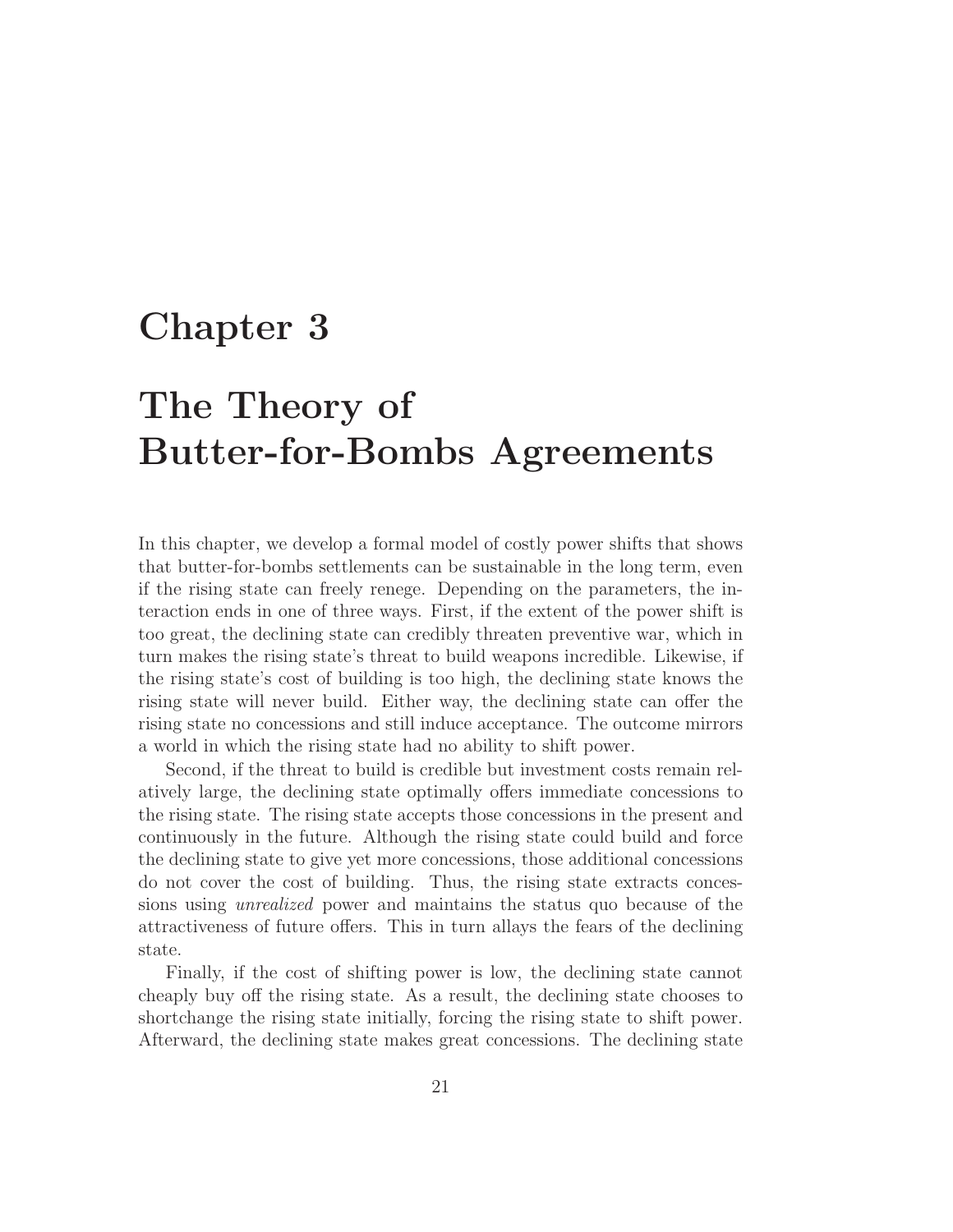could still induce the rising state not to build here, but it simply profits more from stealing as much as it can upfront. Put differently, the declining state's opportunism–not the rising state's opportunism–leads to the shift in power.

The results of the model indicate that, in the context of a bargaining game, the demand for proliferation is rare. In some cases, the declining state's threat of preventive war deters the rising state from building. In other cases, the rising state finds weapons more costly than useful. In between, the declining state can buy off some of the remaining states. Proliferation only occurs in the model when the investment cost is low.<sup>1</sup>

This chapter has three additional sections. The next section formally defines the model, describes some key features of the interaction, and derives its solution; in equilibrium, declining states and rising states reach peaceful, stable agreements if the cost to shift power falls within a certain range. After, we interpret the results. We then broadly illustrate the implications of the model on arms investment, negotiated agreements, and preventive war. A brief conclusion follows.

## **3.1 Modeling Butter-for-Bombs Agreements**

This section introduces the central bargaining model of the book. We begin by describing the strategic interaction. Next, we highlight the key features of the model that depart from previous formal work on shifting power. With that, we then derive the game's equilibria and show that the declining state sometimes offers immediate concessions to convince the rising state not to build, even when conditions appear ripe for proliferation. We then interpret the results and show that they are robust to a number of alternative specifications.

### **3.1.1 Actions and Transitions**

Consider an infinite period game between two actors, D (the declining state) and R (the rising state), as illustrated in Figure  $3.1<sup>2</sup>$  The states bargain

<sup>&</sup>lt;sup>1</sup>However, as we will see in the next chapter, states have incentive to create equilibrium institutions to artificially raise the cost of building. Thus, an inefficiency puzzle remains, which the remainder of the book will address.

<sup>&</sup>lt;sup>2</sup>We use these labels as a convention from the literature. In the basic model, the rising state rarely rises and the declining state rarely declines. Proliferation decisions occur more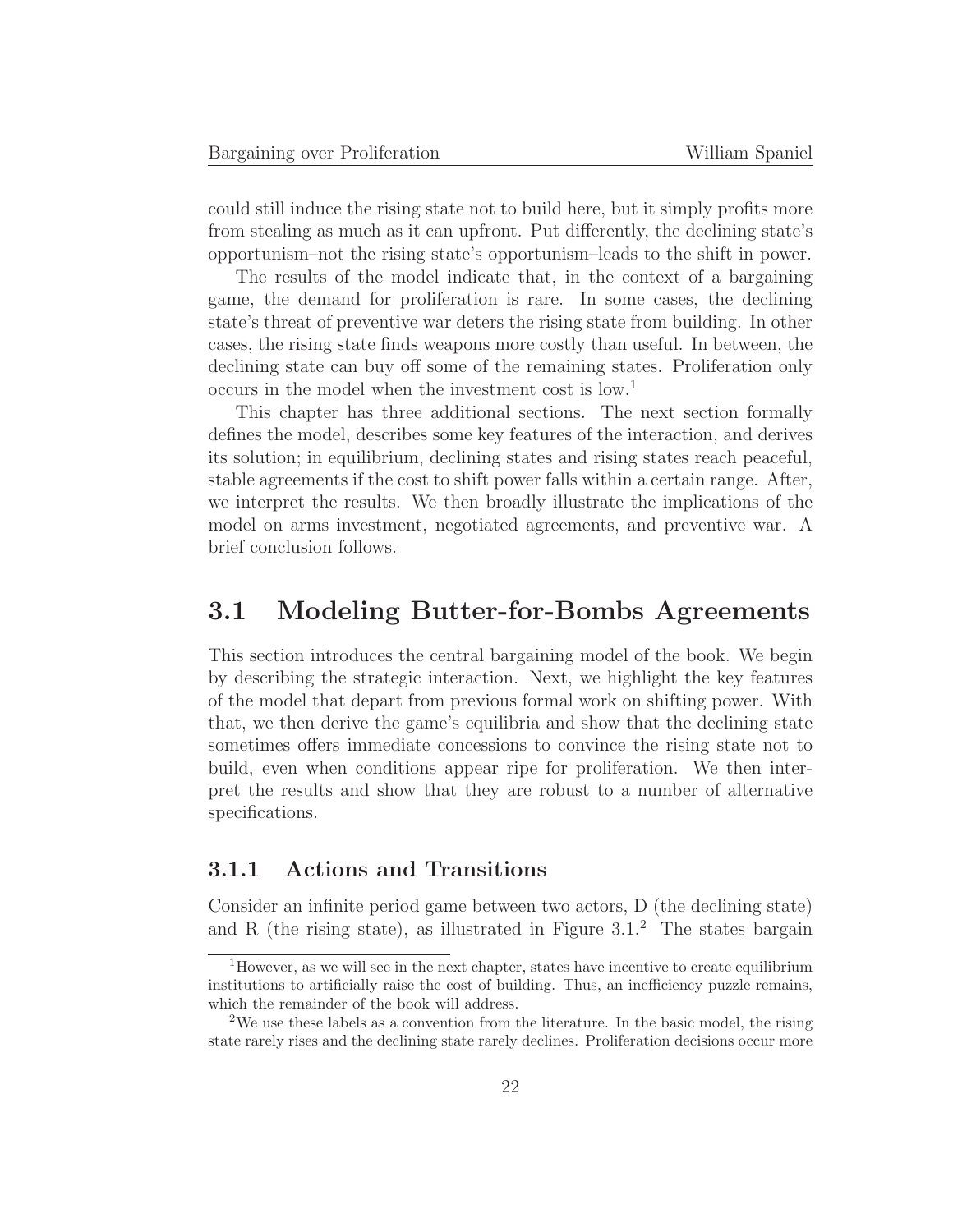over a good standardized to value 1. There are four states of the world: the pre-shift bargaining state, the post-shift bargaining state, the pre-shift war state, and the post-shift war state.

The game begins in the first period in the pre-shift bargaining state. In that state, D makes a temporary offer  $x_t \in [0,1]$  to R, where t denotes the period. R accepts, rejects, or builds in response. If R rejects, the game transitions into the pre-shift war state, which is absorbing. R receives  $p_R \in$  $[0, 1)$  in expectation while D receives  $1-p_R$ . These payoffs persist through all future periods, but the states pay respective costs  $c_D, c_R > 0$  in each future period regardless.<sup>3</sup>

If R accepts, the period ends. R receives  $x_t$  for the period while D receives  $1 - x_t$ . The game then returns to the pre-shift bargaining stage, where D makes another temporary offer  $x_{t+1}$ .

If R builds, it pays a cost  $k > 0$  to begin constructing the new weapons.<sup>4</sup> D sees this and decides whether to initiate a preventive war or advance to the post-shift state of the world.<sup>5</sup> Preventive war ends the game in the same pre-shift war state, as though R had rejected D's offer  $x_t$ . If D advances, the period ends, R receives  $x_t$  for the period while D receives  $1 - x_t$ , and the game transitions into the post-shift bargaining state. Similar to before, D makes an offer  $y_{t+1}$  to R. If R accepts, the period ends, R receives  $y_{t+1}$  for the period, D receives  $1-y_{t+1}$  for the period, and the game repeats the post-shift bargaining state, where D makes another offer  $y_{t+2}$ . If R rejects, the game transitions into the post-shift war state, which is also an absorbing state. Here, R takes  $p'_R \in (p_R, 1]$  in expectation while D receives  $1 - p'_R$ . These payoffs again persist through time, but the sides still pay their respective costs  $c_D, c_R.$ <sup>6</sup>

frequently in the extensions explored in later chapters.

<sup>3</sup>The results are the same if costs are only paid in the period of fighting. Moreover, the proof is identical except that we must substitute  $c_i$  with  $c'_i$ , where  $c'_i = \frac{c_i}{1-c_i}$ 

<sup>&</sup>lt;sup>4</sup>Since we standardize the bargaining good as worth 1, k implicitly reflects R's resolve as well.

<sup>5</sup>In Chapter 8, we relax this assumption so that D has no direct knowledge whether R built.

<sup>&</sup>lt;sup>6</sup>Note that the role of nuclear weapons is mundane. Successful proliferation merely increases the attractiveness of R's outside option while decreasing the attractiveness of D's outside option. This is consistent with Beardsley and Asal's (2009) empirical analysis of militarized interstate disputes that include a nuclear state. Kroenig (2013) similarly finds that larger nuclear arsenals increase the likelihood of prevailing in nuclear crises, though Sechser and Fuhrmann (2013) find evidence that nuclear weapons can only make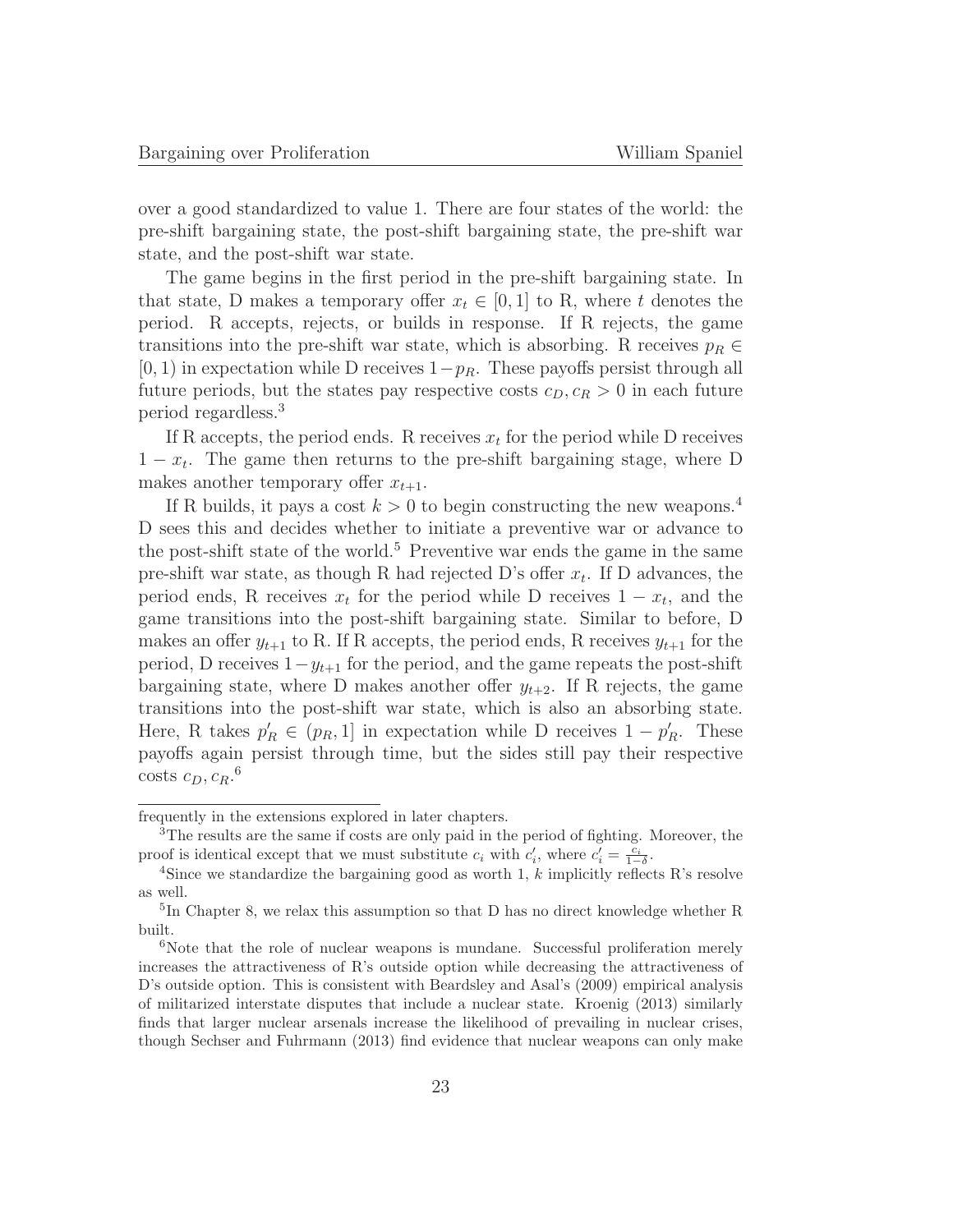The states share a common discount factor  $\delta \in (0,1)$ . Thus, the states discount period t's share of the good and costs paid by  $\delta^{t-1}$ .

#### **3.1.2 Key Features**

Before solving for the game's equilibria, we should highlight four important features of the model and how they differ from previous attempts to understand bargaining and power shifts. First, following the second wave of shifting power research (Jackson and Morelli 2009; Chadefaux 2011; Fearon 2011; Debs and Monteiro 2013), the power shift is costly and endogenous. These are minimalist and necessary criteria. The vast majority of major power shifts result from endogenous choices made by rising states (Debs and Monteiro 2013, 4-5). Moreover, keeping power shifts exogenous prohibits the states from bargaining over weapons, since strength appears by assumption. And if weapons were not costly, states would have no incentive to bargain over them, as arms building would be an efficient process.

Second, we allow the interaction to continue forever. If the rising state were to lose the ability to proliferate at any point, it would have to build in the periods previous to force the declining state to offer concessions. As such, the rising state maintains the ability to proliferate in every pre-shift period. Future chapters will later address what happens if the rising state might be unable to proliferate at a future date.<sup>7</sup>

Third, the model only permits one-sided armament. If arms races are a form of a repeated prisoner's dilemma, then we presumably already have an explanation for arms treaties–neither proliferates because the other side will proliferate in response, in a manner similar to grim trigger strategies or tit-for-tat (Axelrod 1984; Wagner 2010, 175-176). Thus, any form of nonproliferation agreements must result from a different mechanism.<sup>8</sup>

And fourth, we make the declining state strategically vulnerable insofar as it must offer a division of the stakes to the rising state before the rising

effective deterrent threats.

<sup>7</sup>Notably, in these later models, the rising state's inability to proliferate occurs endogenously. It is trivial to show that rising states acquire nuclear weapons if proliferation is a now-or-never opportunity, but it is odd to *assume* that a rising state would suddenly lose the ability to proliferate, especially since such an outcome leads to a commitment problem and inefficiency.

<sup>8</sup>In fact, in Chapter 5, we will show that the mechanism described in the model sabotages tit-for-tat or grim trigger strategies in two-sided proliferation games precisely because of the attractiveness of butter-for-bombs deals.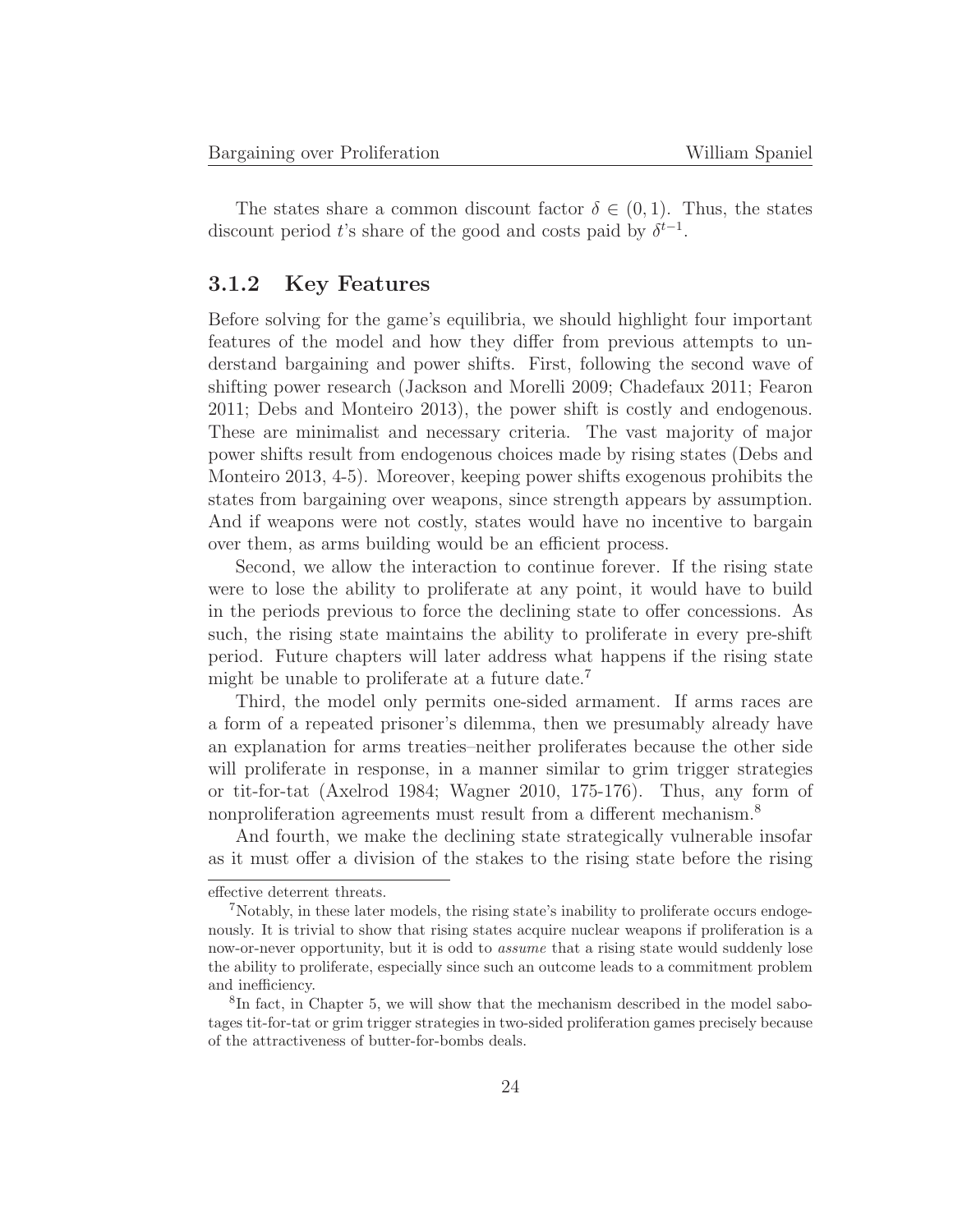

Figure 3.1: The model. All payoffs listed are for the period, though the war outcomes lock in their respective payoffs every period for the rest of time.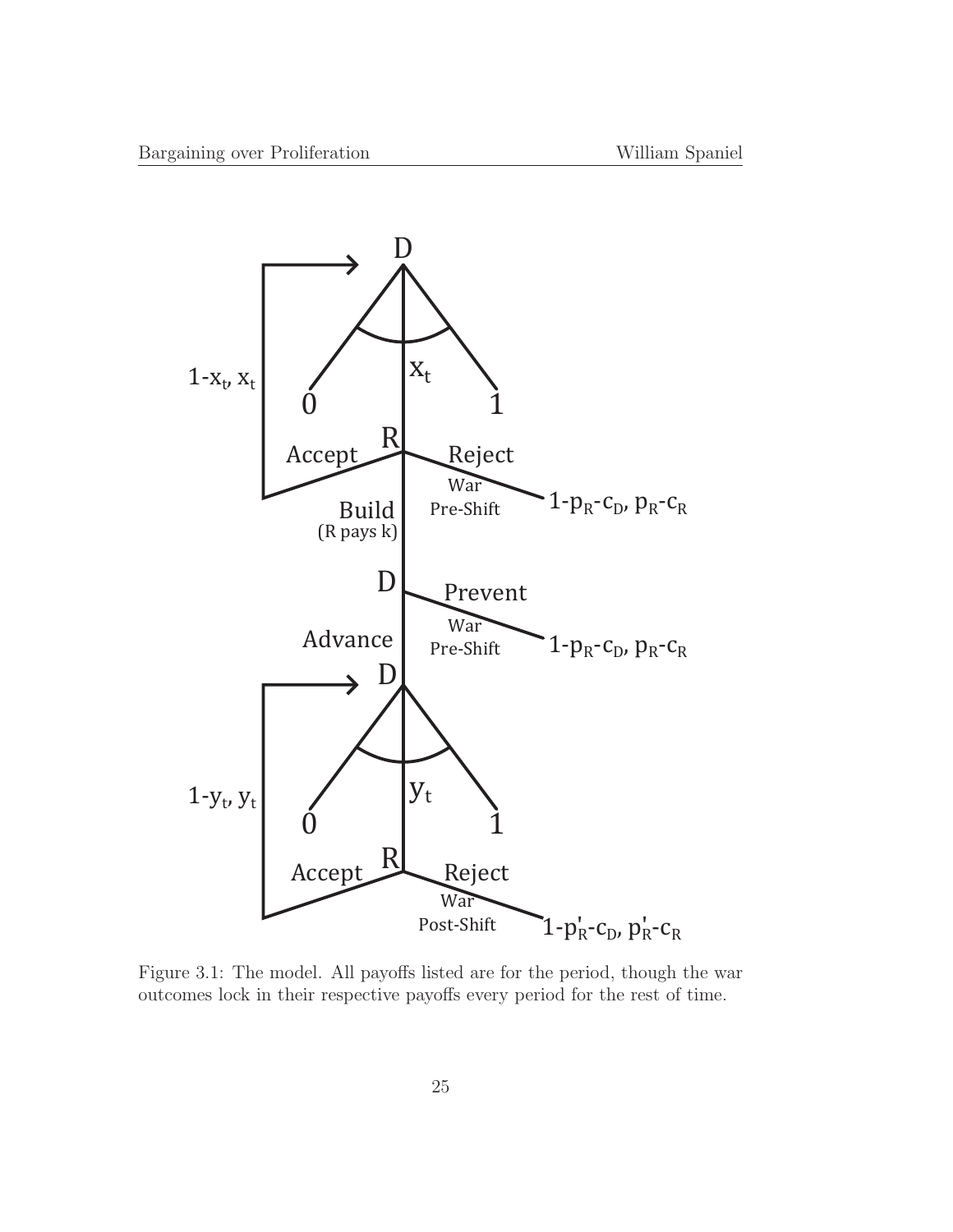state chooses whether to build, and the declining state cannot retract that offer should the rising state proliferate. A major policy concern with Iran is that Iran could take the concessions the United States offers it, renege on any quid-pro-agreement not to build, and proliferate anyway. That being the case, the United States ought not to give any concessions, since any hypothetical bribe would not alter Iran's endgame behavior. Ordering the moves in this manner allows us to directly address the policy concern.

It is worth stressing that that structuring bargaining in this way means that the declining state does not directly negotiate over the rising state's weapons program. Given concerns regarding anarchy, making quid-pro-quo offers as in Chadefaux's (2011) model raises the question why rising states simply do not renege after receiving the concessions or why declining states do not renege after the rising state temporarily suspends its weapons program. Yet, interestingly, removing quid-pro-quo bargaining in favor of indirect bargaining does not stack the deck against cooperation.

In that vein, Debs and Monteiro (2013) analyze a similar model in which a rising state chooses whether to develop weapons programs in secret. However, their focus is on the how the secret nature of some weapons programs leads to preventive war. Thus, the structure of their game precludes analysis of negotiating over weapons.<sup>9</sup> We instead bring negotiations to the forefront. This allows the rising state to act more strategically, selecting to build only if its offers are insufficient. Knowing this, the declining state has incentive to offer large amounts upfront to deter the rising state to build. As we will see, this is exactly what occurs in equilibrium.

## **3.1.3 Equilibrium**

Since this is a dynamic game with an infinite number of periods, we restrict our analysis to stationary Markov perfect equilibria (MPE):

<sup>9</sup>Specifically, in the finite version of their model, the the rising state chooses whether to build weapons at the beginning of each period. Cooperation is inherently impossible in such a setup because the rising state's decision dictates the period's terms of bargaining. If the rising state chooses not to build, then the declining state needs to only offer the rising state an amount to avert war in the pre-shift state of the world. Therefore, the rising state cannot threaten to proliferate if it receives poor offers, which in turn leads to the rising state receiving bare-bones concessions if it opts not to build at the start. As a result, the rising state must build at the beginning to receive substantial concessions at any point.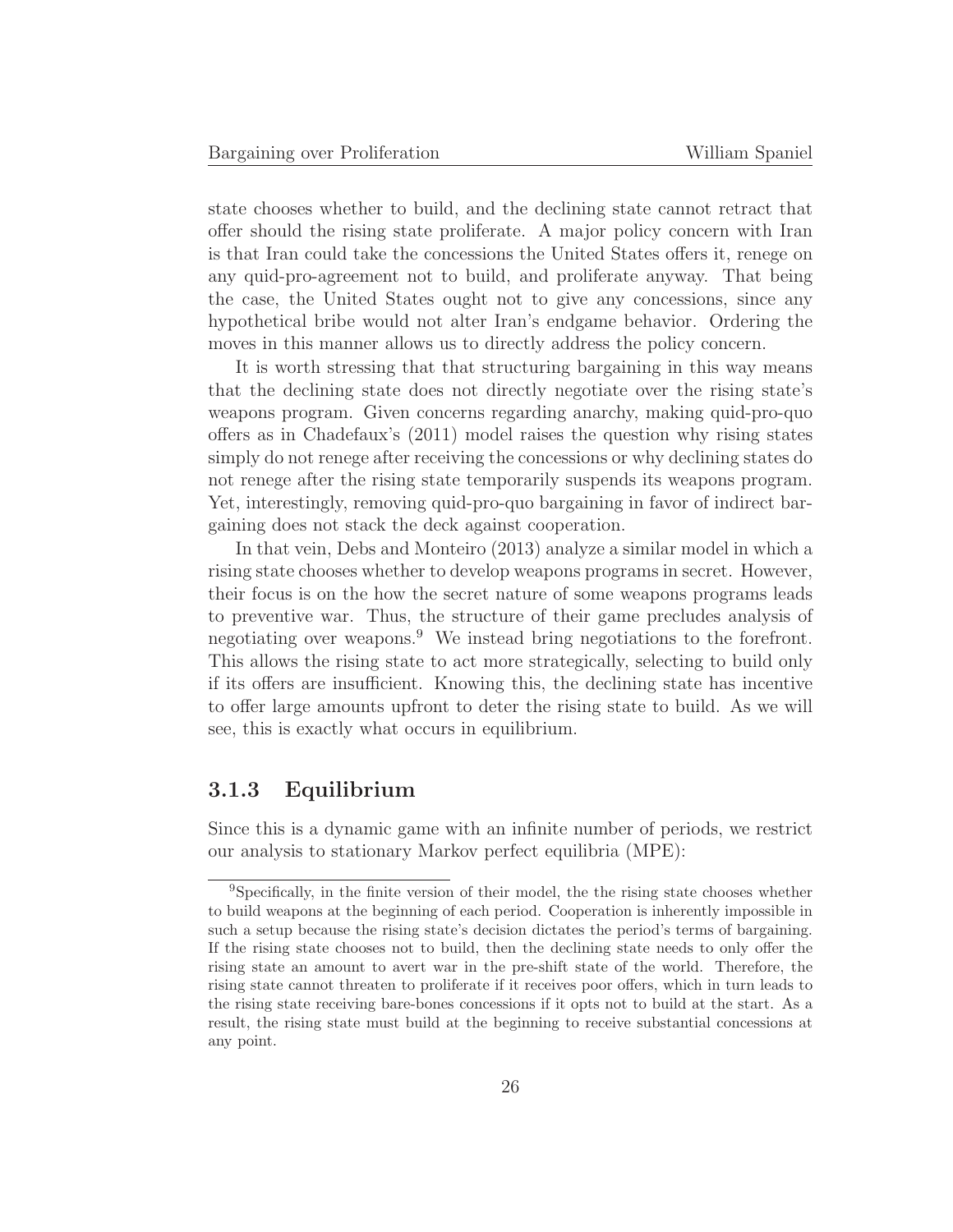**Definition**: A stationary Markov perfect equilibrium is a subgame perfect equilibrium in which players' strategies are only a function of the state of the world and are independent of calendar time.

In particular, the strategies players select in a stationary Markov perfect equilibrium cannot be a function of the history of players' strategies. However, the players' strategies can affect the state of the world, which can in turn affect strategy selection. In terms of this game, R's decision to build moves the actors into the post-shift state of the world if D does not prevent, and the actors' strategies will rightly change after the shift in the balance of power.

Before stating the main results, the following lemma will prove useful:

**Lemma 3.1.** In every stationary MPE, in every post-shift period, D offers  $y_t = p'_R - c_R$ , and R accepts.

The appendix provides a complete proof of Lemma 3.1. However, the intuition is a straightforward application of Fearon's seminal bargaining game. Since war creates deadweight loss to the system, D can always offer enough to satisfy R, and the optimal acceptable offer is preferable to war for D as well. Thus, D offers just enough to induce R to accept, and D keeps all of the surplus. In particular, R earns  $p'_R - c_R$  and D earns  $1 - p'_R + c_R$  for the rest of time, and peace prevails in the post-shift state of the world.

We are now ready for the first proposition.

**Proposition 3.1.** If  $p'_R - p_R > \frac{c_D + c_R}{\delta}$ , D offers  $x_t = p_R - c_R$  in the unique stationary MPE. R accepts these offers and never builds.

Note that the left side of the inequality represents the extent of the power shift and the right side represents the inefficiency of war. When the shift is sufficiently greater than war's inefficiency, the power shift is "too hot." If R were to build, D would respond with preventive war. As a result, the threat of D's stick makes R's threat to build incredible. In turn, D can treat the bargaining problem as though R cannot build. Consequently, the declining state offers  $x_t = p_R - c_R$  (the amount R would receive in a static bargaining game), R accepts, and the states avoid war.<sup>10</sup>

<sup>10</sup>The fact that preventive war does not occur here should be unsurprising since the game has complete information and power shift is observable and endogenous (Chadefaux 2011).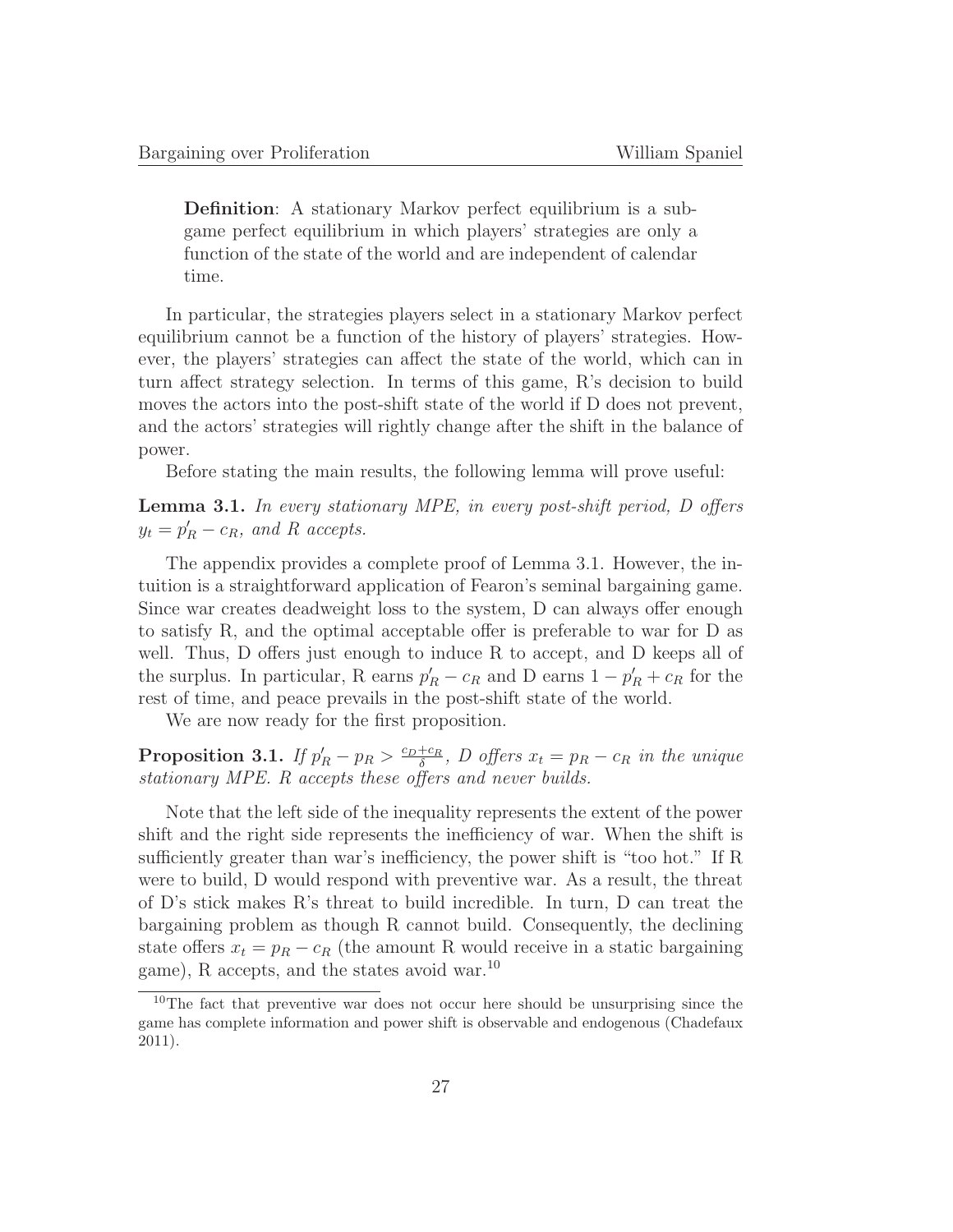The appendix contains a complete proof. Intuitively, we derive the critical value of  $p'_R - p_R$  by finding the value for which D prefers preventive war if it offers  $x_t = p_R - c_R$  and R attempts to build:

$$
1 - p_R - c_D > (1 - p_R + c_R)(1 - \delta) + \delta(1 - p'_R + c_R)
$$

$$
p'_R - p_R > \frac{c_D + c_R}{\delta}
$$

This is the critical value of  $p'_R - p_R$  presented in Proposition 3.1.

**Proposition 3.2.** If  $p'_R - p_R < \frac{k(1-\delta)}{\delta}$ , D offers  $x_t = p_R - c_R$  in the unique stationary MPE. R accepts these offers and never builds.

Note the right side of the inequality reflects the time-adjusted cost of building. When the magnitude of the shift is too small relative to that cost, the power shift is "too cold" for the rising state to invest in weapons. D observes that R does not have a credible threat to build and therefore offers the same concessions it would offer if power were static. As a result, though for different reasons, the observable outcome for these parameters are the same as the outcome for Proposition 3.1's parameters.

The full proof appears in this chapter's appendix. We derive the critical value of  $p'_R - p_R$  by finding the value for which the rising state will not build in response to  $x_t = p_R - c_R$ :

$$
p_R - c_R > (p_R - c_R)(1 - \delta) + \delta(p'_R - c_R) - k(1 - \delta)
$$

$$
p'_R - p_R < \frac{k(1 - \delta)}{\delta}
$$

This is the critical value of  $p'_R - p_R$  presented in Proposition 3.2.

Before moving on, we maintain that  $p'_R - p_R$  does not fall into the previously discussed cases and assume that  $k \in \left(\frac{\delta(p'_R-p_R-c_D-c_R)}{1-\delta}, \frac{\delta p'_R-p_R}{1-\delta}+c_R\right)$ . The minimum value constraint for  $k$  implies D earns more from engaging in a butter-for-bombs settlement than it does from earning its war payoff in the pre-shift stage. The maximum value constraint ensures that R never prefers rejecting to a successful power shift, even if D offers R nothing during the pre-shift periods. For the purposes of this chapter, these cases are theoretically uninteresting and offer no further insight to our analysis.

**Proposition 3.3.** If  $k > \delta(p'_R - c_R)$ , D offers  $x_t = p'_R - c_R - \frac{k(1-\delta)}{\delta}$  in all pre-shift periods in the unique stationary MPE; R accepts and never builds.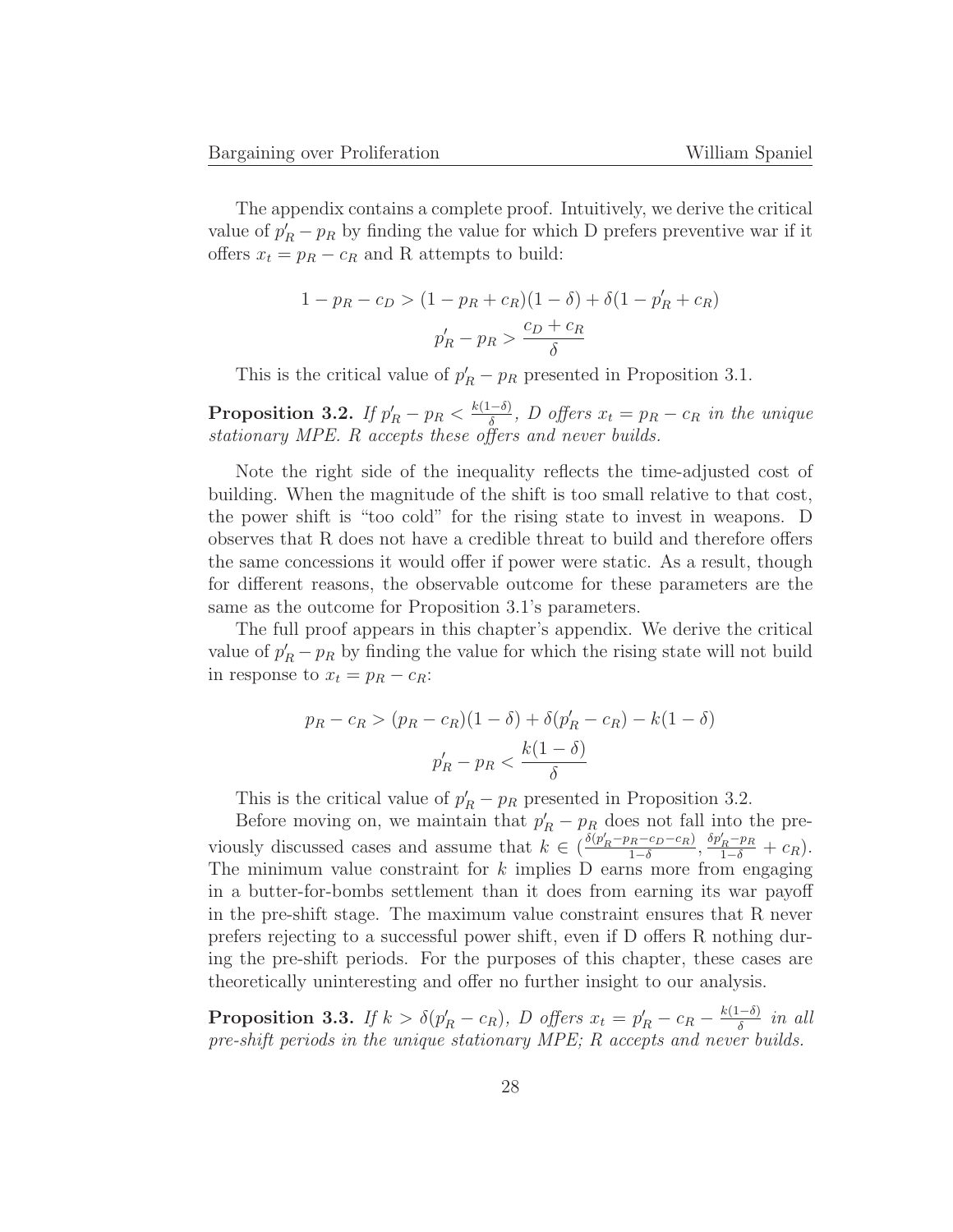Moving outside the parameters of Proposition 3.1 and Proposition 3.2 leaves the world "just right" for a power shift. Nevertheless, if the corresponding investment remains relatively costly, D prefers making immediate concessions. If R were to build in response, it would receive additional concessions in the post-shift state of the world. However, those additional concessions do not cover the costs of building, which in turn convinces R to accept the original offer. In effect, D manipulates R's opportunity cost for building to the point that investment is no longer profitable. On the other hand, if  $k$  is small, D prefers taking as much as it can at the beginning before acceding to the rising power afterward.

The appendix contains proof for Proposition 3.3. The equilibrium offer size  $p'_R - c_R - \frac{k(1-\delta)}{\delta}$  equals R's continuation value for building, which is enough to induce R to accept. Note that D receives the remainder, or  $1$  $p'_R + c_R + \frac{k(1-\delta)}{\delta}$ . For D to prefer taking that amount over the long-term to taking everything up front and suffering the consequences of proliferation later, it must be that the investment cost is relatively large. This generates the  $k > \delta(p_R - c_R)$  requirement.

Before moving on, a couple comparative statics from Proposition 3.3 recur throughout this book, so it is worth briefly understanding them. First, as the extent of the power shift  $(p'_R - p_R)$  increases, D's bribe increases. This might seem counterintuitive–a large power shift means that R is potentially *very* weak at the beginning. Yet R can use this exact weakness to its advantage because its outside option (investing in weapons) is correspondingly very desirable. As such, D must give larger concessions to induce R to accept.<sup>11</sup>

Second, D's offer decreases as  $k$  increases. That is, R receives better butter-for-bombs offers the smaller its investment cost is. Although engaging in butter-for-bombs deals means that R does not build, D knows it can keep more for itself and still induce compliance if the cost to invest is comparably more expensive.

We now move to our final proposition:

**Proposition 3.4.** If  $k < \delta(p'_R - c_R)$ , D offers  $x_t = 0$  in all pre-shift periods in the unique stationary MPE; R builds and D does not prevent.

The proof and intuition follow from Proposition 3.3. Note that the minimalist butter-for-bombs offer  $p'_R - c_R - \frac{k(1-\delta)}{\delta}$  increases as k decreases. Thus,

 $11$ This will be a recurring theme in the later chapters' case studies: a state feels vulnerable, threatens to proliferate, and extracts concessions. The weakness becomes a bargaining strength.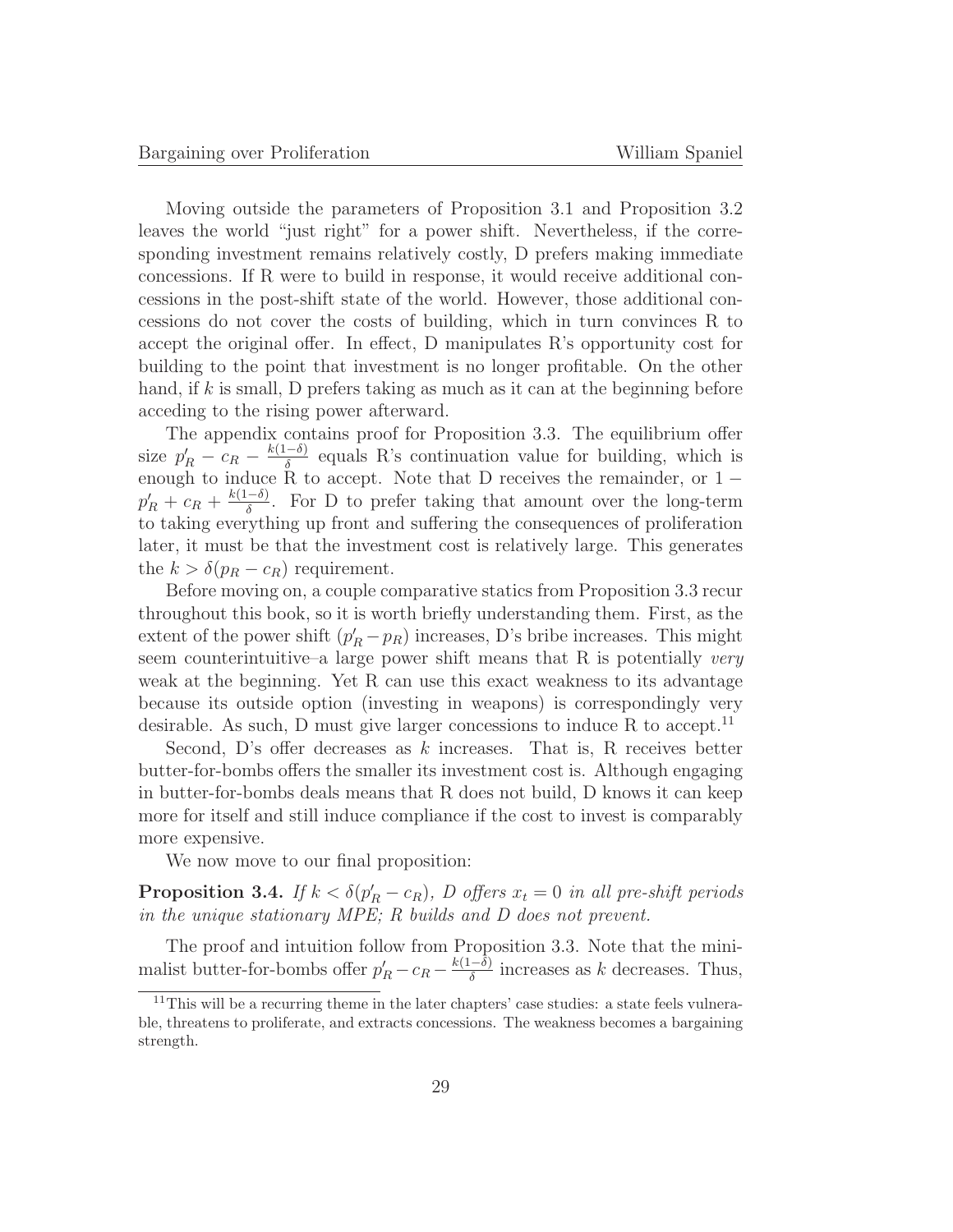the remainder for D decreases as  $k$  decreases. Thus, if  $k$  is sufficiently small, D prefers taking everything upfront, letting R proliferate, and making larger concessions later on.

However, the as Chapter 5 discusses at length, the inefficiency benefits no one–both parties would be better off if  $k$  were higher and the states reached the equilibrium outcome Proposition 3.3 describes.

#### **3.1.4 Numerical Example**

To illustrate the logic of the butter-for-bombs equilibrium, consider the following specific environment. Let  $p_R = .2$ ,  $p'_R = .5$ ,  $c_D = .3$ ,  $c_R = .1$ ,  $\delta = .9$ , and  $k = 1$ . These values fit the parameters for Proposition 3.3.

If the game ever reaches the post-shift state, Lemma 3.1 states that D offers  $x_t = p'_R - c_R = .5 - .1 = .4$  in every post-shift period. R accepts those offers and earns .4; D earns the remainder, or  $1 - x_t = .6$ .

In the pre-shift stage, if D offers  $x_t = 0$ , R earns 0 for accepting and  $p_R - c_R = .2 - .1 = .1$  for rejecting. If R builds, D does not prevent, as it earns  $1-p_R - c_D = 1 - .2 - .3 = .5$  for preventing and  $1 - \delta + \delta(1-p'_R + c_R) =$  $1 - .9 + .9(1 - .5 + .1) = .64 = \frac{32}{50}$  for advancing to the next period. In turn, R earns  $0 + \delta(p'_R - c_R) - k(1 - \delta) = .9(.5 - .1) - (1 - .9) = .26$  for building, which is more than it receives for rejecting or accepting.

Alternatively, if D offers  $x_t = p'_R - c_R - \frac{k(1-\delta)}{\delta} = .5 - .1 - \frac{1(1-.9)}{.9} = \frac{13}{45}$ R earns  $\frac{13}{45}$  for accepting. In contrast, R receives only .1 for rejecting and  $\frac{13}{45}$ at most for building, so accepting is optimal. D earns  $\frac{32}{45}$  for this outcome, whereas it receives only  $\frac{32}{50}$  if it offers  $x_t = 0$ . Therefore,  $x_t = \frac{13}{45}$  is the optimal offer for D.

Figure 3.2 illustrates the bargaining dynamics of this specific example drawn to scale, conceptualized as R and D negotiating over a strip of territory between their respective capitals. The top half represents the pre-shift balance of power. If the rising state rejects the offer or D prevents, the states fight to an expected outcome of  $p_R$ , but pay their respective costs  $c_R$  and  $c<sub>D</sub>$ . The bottom half represents the post-shift balance of power. If the states fight here, the average outcome swings in R's favor to  $p'_R$ .

The dashed line at  $p'_R - c_R - \frac{k(1-\delta)}{\delta}$  is the equilibrium outcome. R must receive more than the minimum acceptable amount  $(p_R - c_R)$  in a static bargaining game, otherwise it can profitably shift power and enjoy great concessions in the future  $(p'_R - c_R)$ . However, D need not offer  $p'_R - c_R$  to induce R not to build. Indeed, the equilibrium outcome sees R receive less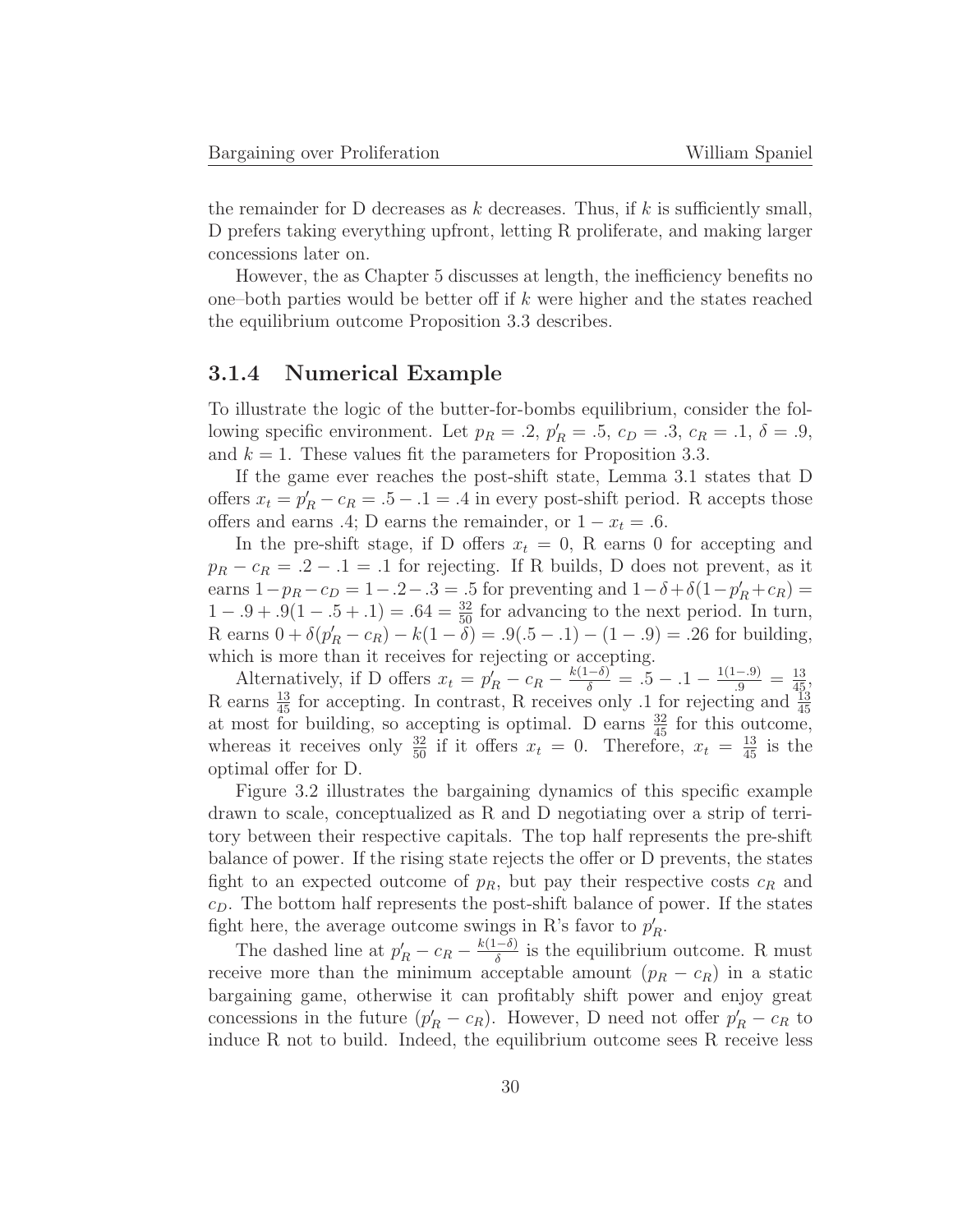

Figure 3.2: The pre-shift and post-shift balances of power. The figure is drawn to scale for the numerical example. In equilibrium, R receives  $p'_R$  –  $c_R - \frac{k(1-\delta)}{\delta}$  (the dashed line) in every period, and D receives the remainder.

in every period than it would in the future if R actually shifted power. D effectively leverages the cost of building against R; the difference between  $p'_R - c_R$  and the equilibrium outcome over time equals the discounted cost that R pays to build. The efficiency of the equilibrium outcome ensures D's satisfaction; because R never pays the inefficient cost  $k$ , D can extract it out of the negotiated settlement.

#### **3.1.5 Robustness**

As with any stylized model, it is worth asking whether the results are a function of the particular modeling choices or indicative of a broader underlying mechanism. The previous section showed the existence of a bargaining range. Any settlement within that range leaves both parties better off than a world with investment, and the rising state cannot profitably renege under those terms. Thus, the butter-for-bombs result is not sensitive to particular bargaining protocols. However, we may instead wonder about the reasonableness of some of the structural assumptions. In this subsection, we address a few possible issues.

**Prestige.** In the course of proliferating, many statesmen cite international "prestige" as a benefit to having nuclear weapons. Some researchers have shown concern regarding prestige as well (O'Neill 2006). While there are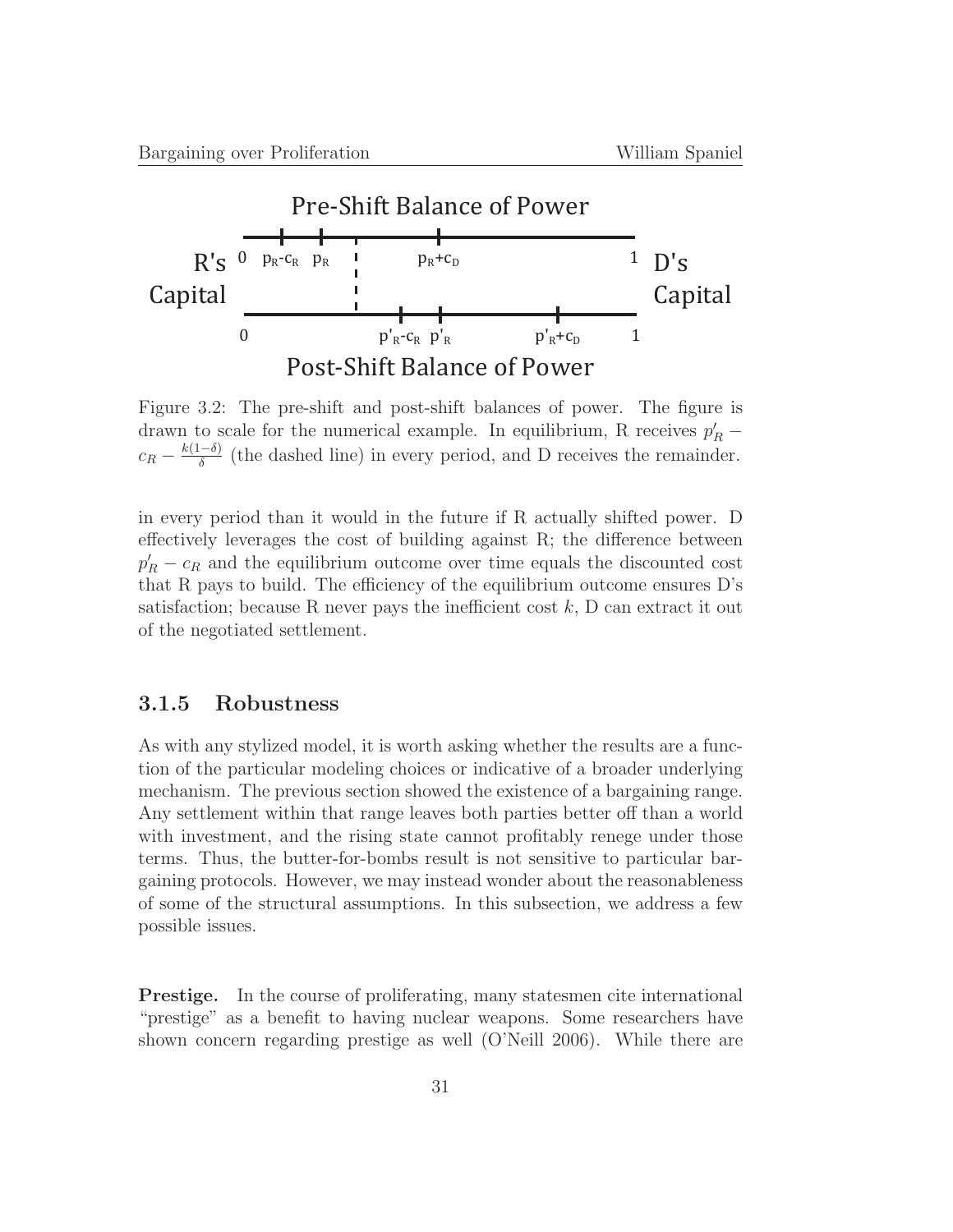many reasons to be skeptical of the prestige argument<sup>12</sup>, advocates might worry that the prestige negates the cost of proliferating  $k$ . Accordingly,  $k$ may drop to the critical value for which Proposition 3.4 predicts proliferation. In the extreme, k may even be negative.

Fortunately for the nonproliferation regime, this is a misinterpretation of the parameters. The cost parameter k only affects R's payoffs directly. However, prestige is zero sum. If all states had nuclear weapons, for example, then nuclear weapons would not be prestigious. As such, if nuclear weapons truly provide prestige, each additional state that proliferates drains prestige from the status quo nuclear powers.

While k does not have a zero sum interpretation, recall in contrast that  $p_R$  and  $p'_R$  refer to a zero sum bargaining good. In a world where nuclear weapons provide prestige, we could simply rescale the bargaining good to be the bargaining good and international prestige. Thus, prestige merely inflates the value of  $p'_R$ <sup>13</sup>. It does not render nonproliferation agreements impossible.<sup>14</sup> Put differently, if nuclear weapons shift prestige from status quo nuclear states to new proliferators, the status quo states ought to find a way to buy off potential proliferators and reap the benefits of the saved investment costs.

**Punishment for Reneging.** Consider off-the-equilibrium-path play in the butter-for-bombs parameter range. If R builds despite D's generous offer, it receives no punishment. Instead, R keeps everything D offered it for the period and then receives additional concessions once R obtains nuclear weapons. In effect, R is only rewarded for proliferating and faces absolutely no punishment for defying D. This was a deliberate modeling choice, as policymakers worry that immediate concessions leave declining states in this strategically vulnerable position. Even in this worst case scenario, butter-for-bombs agreements worked.

 $12$ For example, the nonproliferation regime has succeeded in making nuclear weapons a taboo source of military power. It is also difficult to disentangle actual beliefs about prestige from bargaining posturing.

<sup>&</sup>lt;sup>13</sup>In that regard, it is clear why non-nuclear states claim that prestige exists while recognized nuclear weapons states claim the opposite. If it exists, declining states must concede more benefits to deter proliferation; if it does not, rising states receive no additional benefits.

<sup>&</sup>lt;sup>14</sup>States might face a problem if prestige is indivisible, but even then they could negotiate side payments (in the form of the continuous bargaining good) to avoid inefficient outcomes.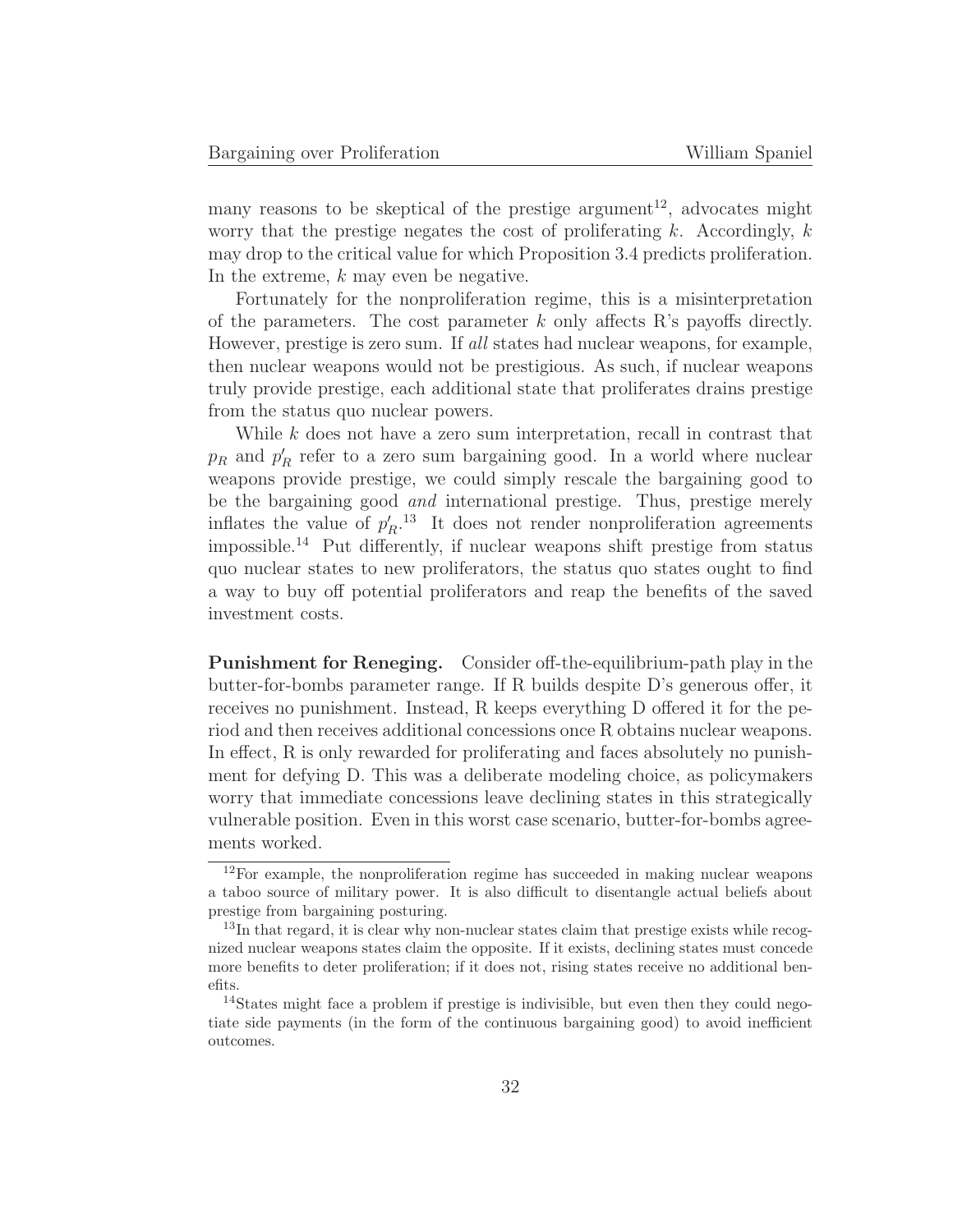Still, we may wonder what happens if D can sanction R in response to R building. Rather than assuming that R keeps its entire share of the offer if it builds, suppose instead that R only keeps  $\alpha \in [0, 1)$  of the offer; equivalently, D recoups  $1 - \alpha$  of the concessions.<sup>15</sup> Intuitively, if D attempts to buy R's compliance but fails, D can cut the remainder of the payment.

Following the proof for Proposition 3.3, R is willing to accept  $x_t$  if:

$$
x_t \ge \alpha (1 - \delta)(x_t) + \delta (p'_R - c_R) - (1 - \delta)k
$$

$$
x_t \ge \frac{\delta (p'_R - c_R) - (1 - \delta)k}{1 - \alpha (1 - \delta)}
$$

Note that this amount is strictly less than the amount D had to pay previously. This is unsurprising–if D can recoup a portion of its bribe, R finds investment less profitable and is therefore willing to accept a wider range of offers. Thus, butter-for-bombs settlements still exist and become easier to agree on under such conditions.

**Prior Investment in Nuclear Research.** Suppose R has the option to pre-invest (or sink) a certain amount of the cost of nuclear weapons before reaching the bargaining phase. The original model reveals the outcome of this modification. Depending on how much R pre-invests, two outcomes are possible. First, if the pre-investment is small, the remaining investment is sufficiently costly. Consequently, the states will reach a butter-for-bombs agreement. Note that, compared to the original model, R preforms better during the bargaining phase when it has already invested in nuclear weapons; with the remaining cost lower, D must give R a greater portion of the pie to successfully negotiate a butter-for-bombs settlement. However, R fares no better than before, as the improved payoff R receives in the bargaining phase equals upfront cost R pays. On the other hand, D fares substantially worse if R pre-invests because it must compensate R for the pre-investment. This compensation ultimately comes out of D's share of the butter-for-bombs bargain, leaving D in worse shape.

Second, suppose the pre-investment is large. Then D keeps the entire good for itself in the first period, R builds, and then D makes great concessions thereafter. Butter-for-bombs fails. But this only leads to more inefficiency,

<sup>&</sup>lt;sup>15</sup>When  $\alpha = 1$ , the interaction is the original model.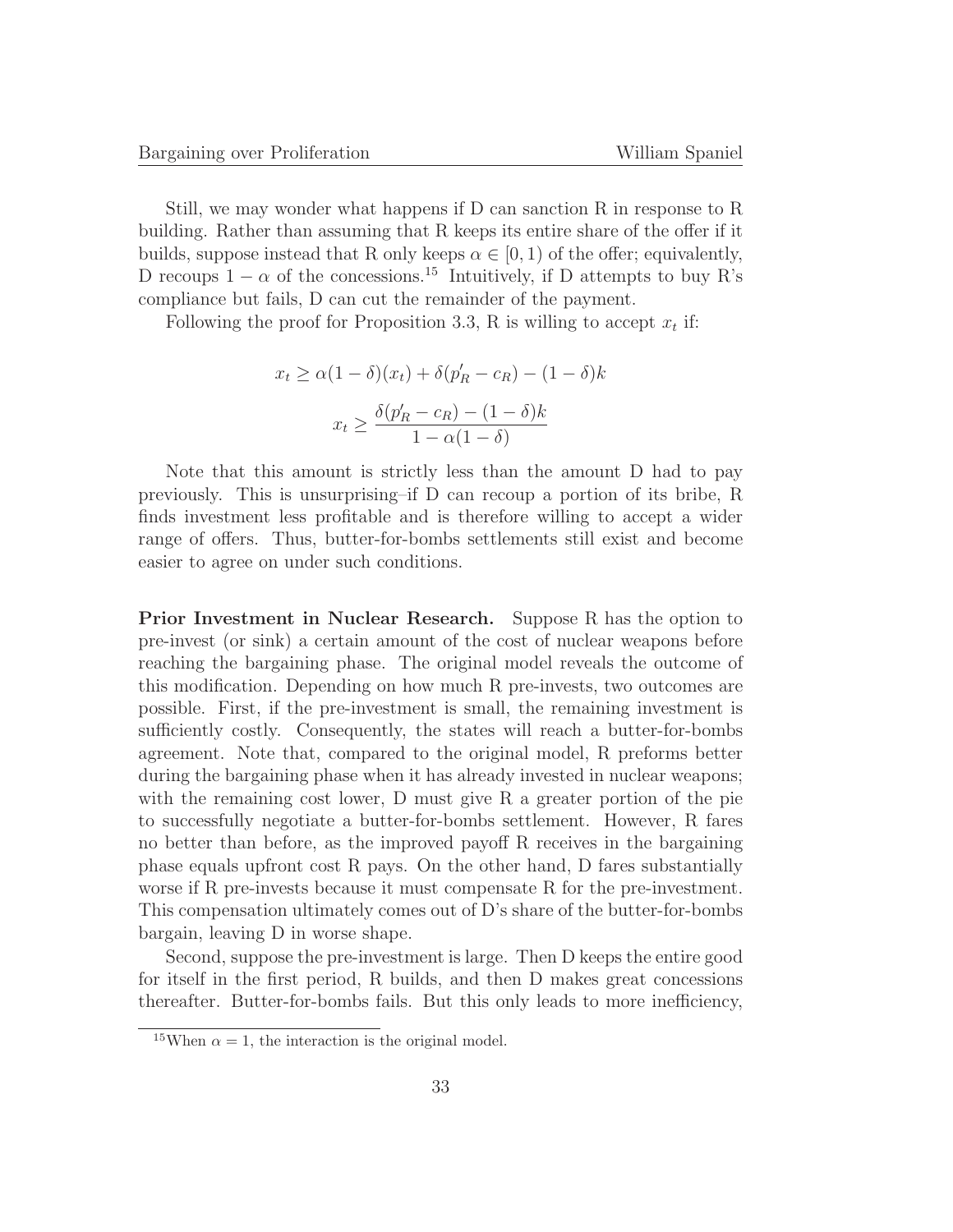since R finishes constructing the nuclear weapon in this case. Again, R does not profit from pre-investment, and  $D$  is strictly worse of  $16$ .

While international relations does not have a complete theory over how states choose to bargain<sup>17</sup>, we can nevertheless conclude that it would be strange to reach either of these outcomes. Inefficiency in international relations is understandable when at least one party benefits or commitment problems prohibit mutually preferable alternatives. But here, inefficiency occurs for no discernable reason. D therefore has strong incentives to proactively engage R in negotiations, ensure R's investment cost remains as high as possible, and reach a butter-for-bombs deal. Failure to do so leads to unnecessary proliferation and Pareto inferior outcomes.

**Bargaining over Objects that Influence Future Bargaining Power.** In the model, the status quo division of the bargaining good does not effect military power in future periods. This caps the minimally acceptable butter-for-bombs at  $p'_R - c_R - \frac{k(1-\delta)}{\delta}$ , which in turn assures that R will not demand more than that in the period after the first butter-for-bombs agreement. However, if the division of the good affects power, one concern might be that D will refuse to offer concessions upfront–D might be afraid a butter-for-bombs deal will lead to a never-ending stream of increasingly large concessions.

Fortunately, this concern is not an issue. Fearon (1996) provides the intuition. He considers a model in which control over the bargaining good also determines military strength. In equilibrium, the states mitigate the shift in power by moderating each period's transition; the side receiving additional concessions accepts smaller offers at first, knowing the extra control of the good will allow it to coerce yet more concessions out of its rival in the future. As long as the good is infinitely divisible, war never occurs.

The analogous result would apply in the context of butter-for-bombs. D can offer R a smaller bribe upfront. R is willing to accept because it knows it can extort more later on, while D is satisfied because it receives a larger share earlier. The result remains efficient: R never proliferates, and both sides share the surplus.

 $^{16}$ In this case, *both* are strictly worse off. Chapter 5 explores this point in greater depth.

 $17$  For progress along these lines, see Stone 2011 and Leventoglu and Tarar 2005.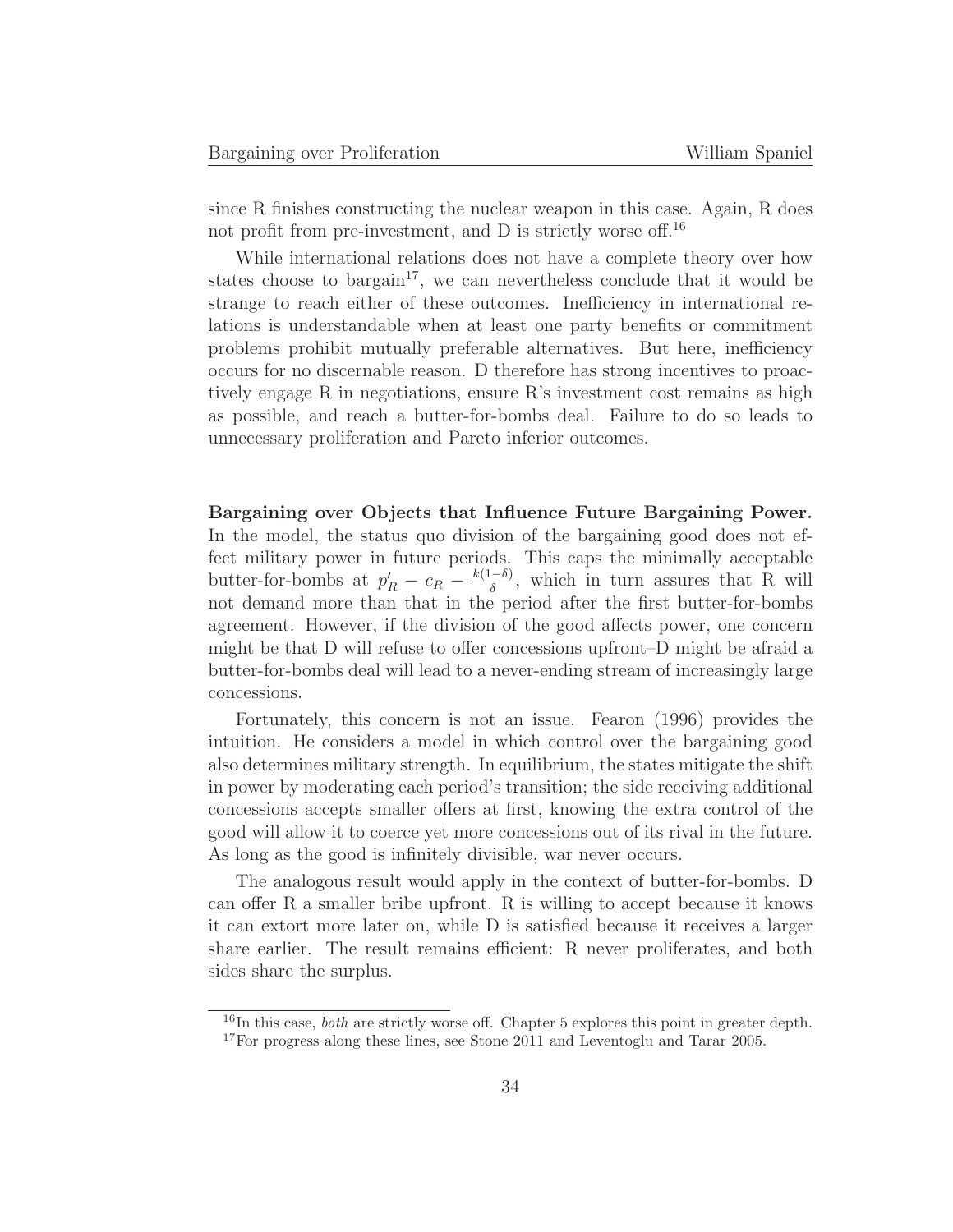**Imperfect Monitoring.** Debs and Monteiro (2013) focus on how D's imperfect observation of whether R is investing or not clouds the bargaining environment and leads to war. Thus, we may wonder whether butter-for-bombs agreements are sustainable if we relax the perfect information assumption.

Chapter 8 tackles this extension directly. However, for now, the simple answer is that butter-for-bombs agreements are resistant to imperfect monitoring. Why? D would not be willing to offer concessions if R would build after receiving them. But R chooses not to build here because it is simply not profitable to do so. Note that this has nothing to do with D's informational awareness. Thus, having imperfect information does not create an impediment to butter-for-bombs agreements.<sup>18</sup>

## **3.2 Interpretation**

The butter-for-bombs equilibrium highlights the importance of potential power in regard to the stability of settlements. A sizeable literature in international relations debates whether systems with states of relatively equal power are more stable than systems where one state has a preponderance of power.<sup>19</sup> The rationalist literature critiques these theories by noting that the difference between relative power and relative benefits underlies incentives for war (Powell 1996; Reed et. al. 2008). In that regard, in the static bargaining model illustrated in Figure 3.2, any settlement on the interval  $[p_R - c_R, p_R + c_D]$  is satisfactory to both parties.

Incorporating the possibility of shifting power changes the bargaining range, however.<sup>20</sup> D still must receive no less than its reservation value for pre-shift war, or  $1 - p_R - c_D$ . Previously, war was R's only outside option, which paid  $p_R - c_R$ . Here, building is a better outside option. Thus, R must now receive at least  $p'_R - c_R - \frac{k(1-\delta)}{\delta}$  to not want to alter the status quo.

<sup>18</sup>In fact, Chapter 8 shows that butter-for-bombs deals expand to other parameter spaces, as D must pay a premium in the parameter space of Proposition 3.1–with imperfect information, D cannot leverage the stick of preventive war to coerce R not to build and consequently must provide concessions instead.

<sup>19</sup>Although the literature goes far beyond these two works, see Morgenthau (1960) for the balance of power argument and Blainey (1988) for the preponderance of power argument.

<sup>20</sup>CINC scores (Singer 1987), a standard metric of military power, include measures of population, iron and steel production, and energy consumption to evaluate unmobilized power. Our model instead indicates that uninvested power also influences the bargaining range.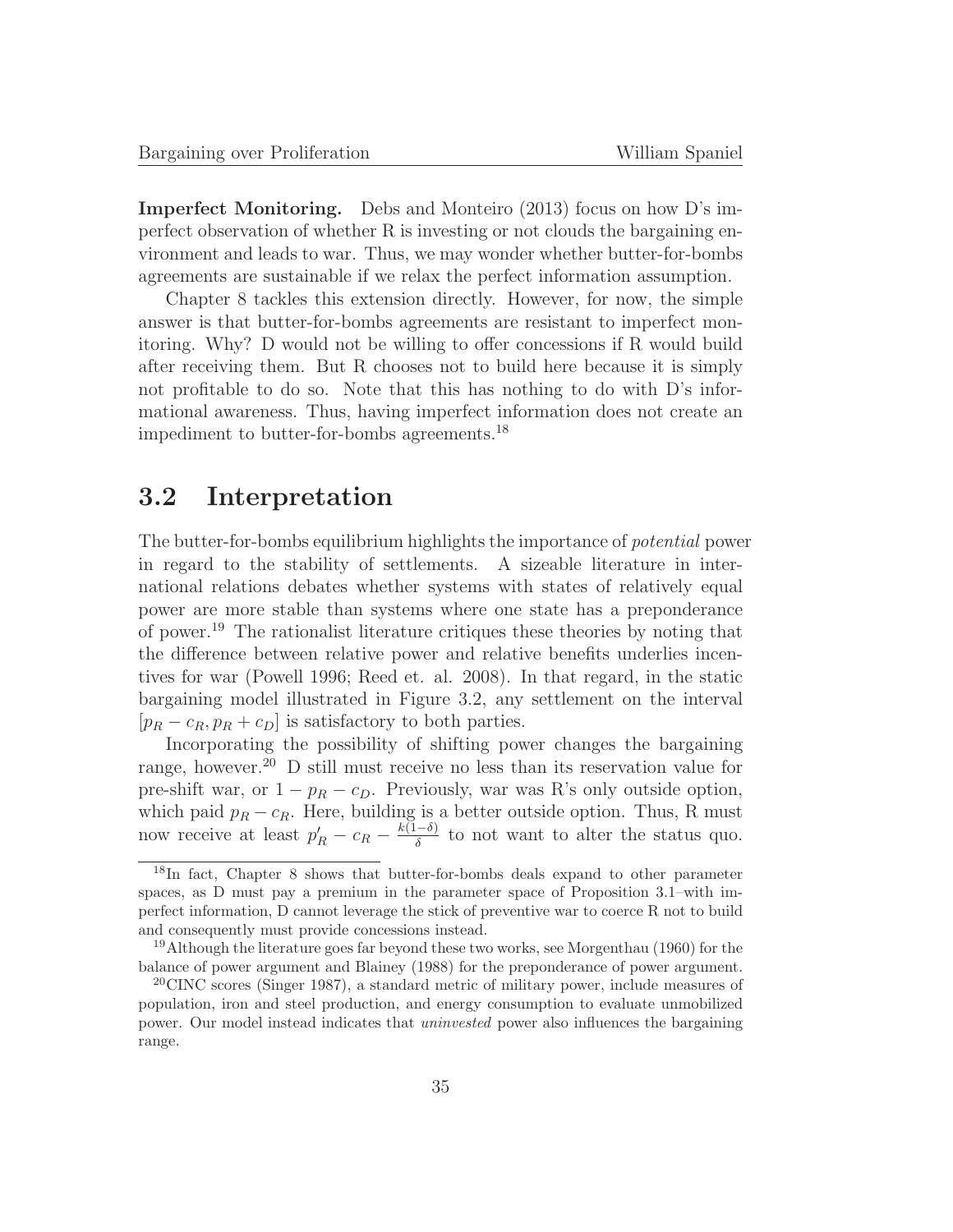

Figure 3.3: R's equilibrium offer size as a function of  $p'_R$ , with the same parameters as Figure 3.2. When the shift is too small or too large, the rising state cannot credibly threaten to build and thus receives no concessions. In the middle range, the rising state's potential power coerces concessions, and its payoff is increasing in the extent of the potential shift.

Therefore, the range of stable settlements in which the states do not fight wars and power does not shift is the set  $[p'_R - c_R - \frac{k(1-\delta)}{\delta}, 1 - p_R - c_D]$ .

Figure 3.3 illustrates D's equilibrium offers in the pre-shift state as a function of  $p'_R$ , with the parameters held fixed as in the earlier numerical example. When  $p'_R \in (\frac{1}{5}, \frac{14}{45})$ , R cannot successfully recoup its building cost. D therefore treats the bargaining problem as though power were static and offers R its pre-shift reservation value for war, which R accepts. When  $p'_R \in$  $(\frac{14}{45}, \frac{29}{45})$ , R can credibly threaten to build. D utilizes the butter-for-bombs bargaining tactic, which induces R to accept the immediate concessions and not build. Finally, when  $p'_R \in (\frac{29}{45}, 1)$ , R cannot credibly threaten to build if it receives its pre-shift reservation value for war, as D responds to building with preventive war. Consequently, D stands firm and still induces R to accept.

Further, Figure 3.3 illustrates R's non-monotonic preferences over future power. If the power shift is very small, the ability to build does not affect R's payoff at all. In the middle range, R can successfully threaten to shift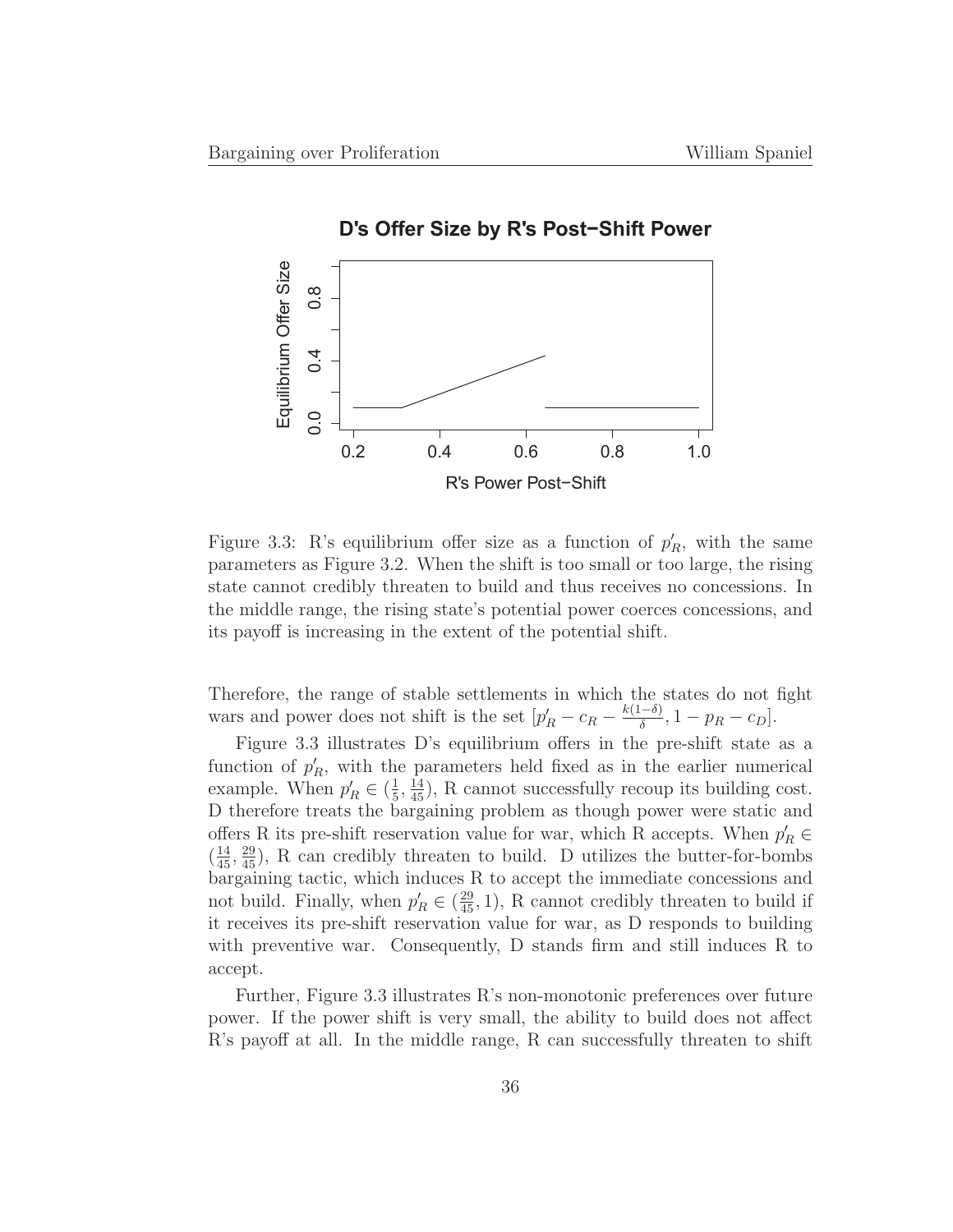

Figure 3.4: The set of Pareto settlements in a static bargaining game versus the dynamic bargaining game presented here.

power, which in turn causes D to make concessions. Moreover, these concessions are increasing in the extent of the power shift. However, the power shift eventually becomes too great, and R cannot successfully build without inducing D to intervene. Thus, R's payoff drops precipitously, as though R does not have the ability to shift power.

Finally, Figure 3.4 shows the set of stable outcomes for situations of static and dynamic power. If the rising state cannot build additional weapons, then any settlement on the interval  $[p_R - c_R, p_R + c_D]$  is Pareto improving over war. If the rising state has access to weapons, then the range of settlements that Pareto dominate power shifts and war is  $[p'_R - c_R - \frac{k(1-\delta)}{\delta}, p_R + c_D]$ . Note that this is a subset of the Pareto dominant set in the static world.

This causes problems for an outside observer trying to understand which game the states are playing. If the observer recorded an outcome on the interval  $[p_R - c_R, p'_R - c_R - \frac{k(1-\delta)}{\delta}),$  then she knows the states are in a static environment, otherwise the rising state could increase its payoff by shifting power. However, if the outcome is on the interval  $[p'_R - c_R - \frac{k(1-\delta)}{\delta}, p_R + c_D],$ the observer cannot differentiate between a world in which the rising state cannot shift power and a world in which the rising state simply does not want to. Time will not resolve this problem either; since the rising state's potential power is sufficient to extract the concessions, it never builds the weapons and never demonstrates the dynamic nature of power in the interaction.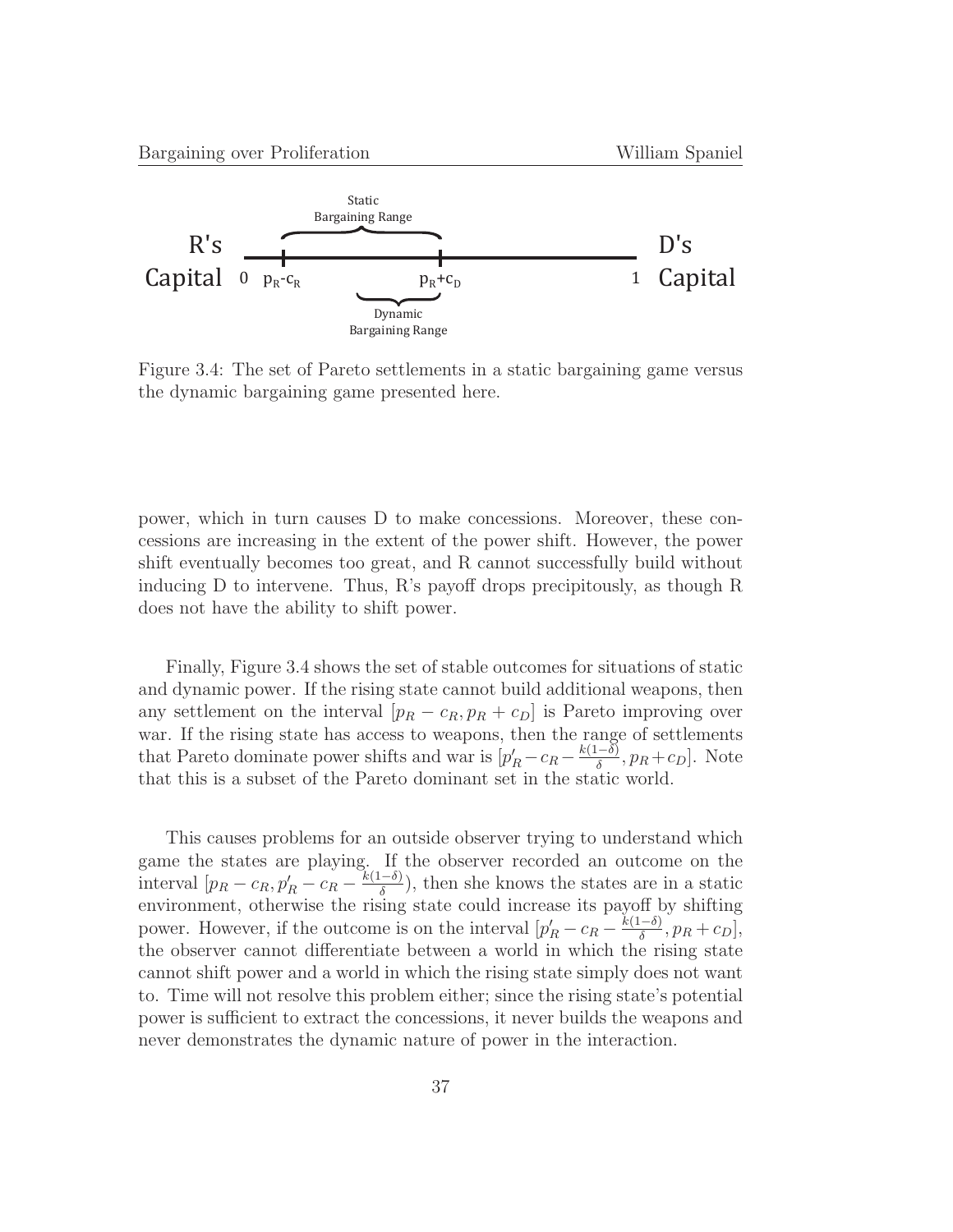## **3.3 Implications of Butter-for-Bombs Agreements**

During his time in office, U.S. President John F. Kennedy feared a world of perhaps twenty-five nuclear states.<sup>21</sup> And by 1964, five states (the United States, the Soviet Union, the United Kingdom, France, and China) held nuclear arsenals, perhaps signalling the dawn of a global nuclear age. Yet, since the Nuclear Non-Proliferation Treaty's (NPT) creation in 1968, 190 countries have signed the treaty, and only North Korea has ever withdrawn. Meanwhile, Israel, South Africa, India, and Pakistan are the only other countries to have tested a nuclear bomb.<sup>22</sup> So, at least thus far, the world has not reached the nuclear tipping point that Kennedy feared.

Yet functional nuclear weapons provide inherent security and allow states to coerce additional concessions out of their rivals during times of crisis (Beardsley and Asal 2009; Kroenig 2013). In light of this, why haven't more states followed in North Korea's footsteps by withdrawing from the NPT and joining the nuclear club?

The model provides a causal explanation: nuclear weapons are simply not in high demand in the context of a bargaining game. Bargaining is constantsum; if nuclear weapons provide indirect benefits to their possessors, then they must also indirectly hurt their possessors' antagonists. Consequently, those fearing proliferation have incentive to offer attractive deals to shut down the nuclear contagion. Meanwhile, the potential proliferator has incentive to listen. After all, nuclear weapons are far from free. Those states would happily accept most of what they hope to gain from proliferating without investing in an actual nuclear test.

Figure 3.5 shows why demand is so low. When nuclear weapons cause too great of a power shift relative to the declining state's costs of intervention, the rising state declines to proliferate so as to avoid preventive war. Here, the declining state need not offer any carrots to induce compliance, as its stick is a sufficient threat to deter the rising state. Moreover, deterrence gives the declining state its best possible outcome, as it does not have to resort to costly war. In other words, declining states need not use carrots when sticks are credible.

As a result, a state seeking a nuclear arsenal must first shore up its conven-

 $^{21}$ Reiss 2004, 4.

<sup>22</sup>Of these, South Africa dismantled its weapons at the end of Apartheid.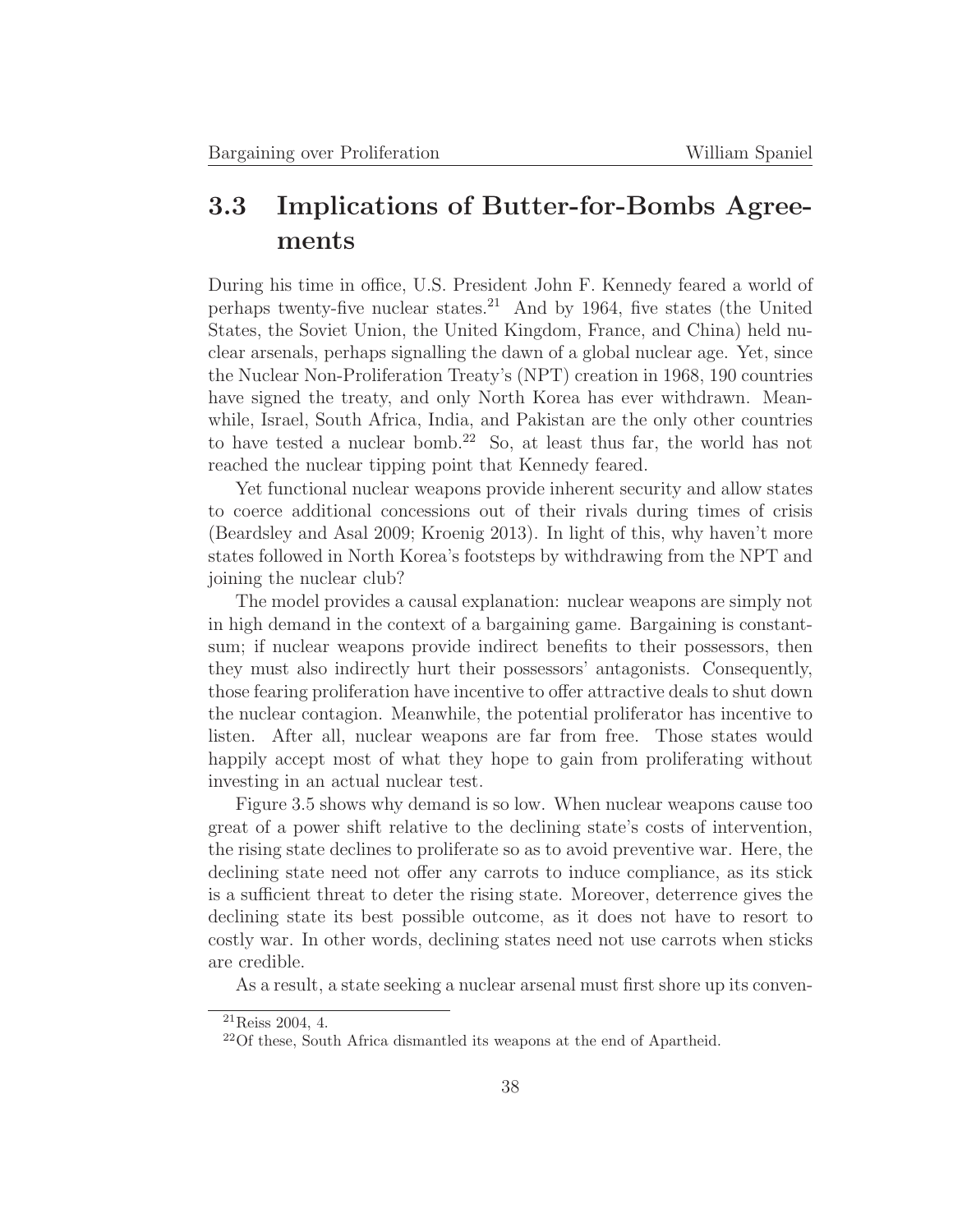

Figure 3.5: Equilibrium outcomes as a function of the cost to build and the rising state's level of future power. Investment only occurs in the region containing the asterisk, as described in Proposition 3.4.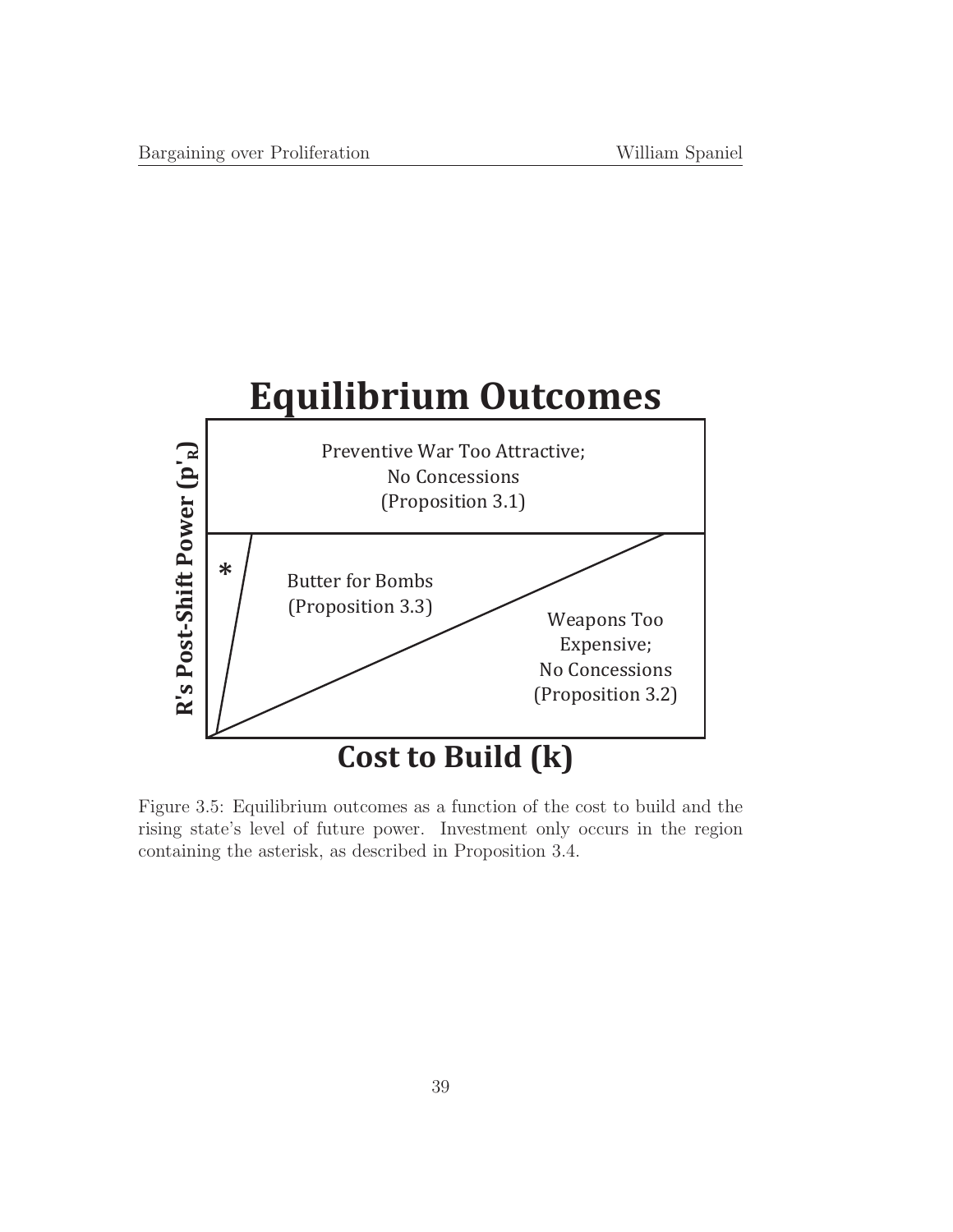tional deterrent, otherwise proliferation is not a strategically viable option. Iran has correspondingly placed many of its nuclear facilities underground. This location limits the damage from a possible aerial strike, reducing the Israeli or American ability to effectively intervene.

But even if the potential proliferator can defend itself from an invasion, it still might not want to seek nuclear weapons. After all, bombs are an investment in the future. Such an investment is only sensible if it yields sufficient returns. Thus, states will not proliferate if the financial cost of nuclear weapons is too great. Moldova or Rwanda might view nuclear weapons as attractive in theory. However, the cost to proliferate would bankrupt those countries before they could achieve a nuclear capacity. Similarly, states need to have a contentious security issue for proliferation to make sense. Iceland and Ireland have the technical know-how and financial resources to build a bomb, but it is unclear what sort of benefits said bomb could bestow.

Proliferation remains an ineffective strategy even as the attractiveness of the investment increases. At this point, the potential rising state is conditionally willing to shift power. But it is in the declining state's best interest to bribe the would-be nuclear state and avoid facing the consequences of a much stronger rival. The states ultimately resolve the crisis without proliferation, as the immediate concessions ensure that building a bomb will not lead to a better outcome.

The model also reveals that bargaining over nuclear weapons does not require rising state to commit to the incredible. In negotiating over nuclear weapons programs, many commentators (Bolton 2010, Krauthammer 2009, and Fly and Kristol 2010) have warned that potential proliferators cannot be bought off. That being the case, declining states should hold their ground, as bribes have no effect on tomorrow's power politics.

Yet the model shows that such a strategy creates a self-fulfilling prophecy. Standing firm in the present causes rising states to redouble their efforts. Forestalling negotiations therefore creates the exact nuclear problem declining states wish to avoid. Resolving conflict requires parties to have the correct incentives. Here, with no other bargaining frictions present, it is remarkably easy to obtain a rising state's compliance. The declining states can always buy off their competitors. It is just a question of whether those declining states prefer impatiently hoarding as much of the benefit for as long as possible to conceding a modest amount throughout time.

As a final note, these findings instruct us to take a holistic approach to understanding nuclear proliferation. Quantitative studies frequently attempt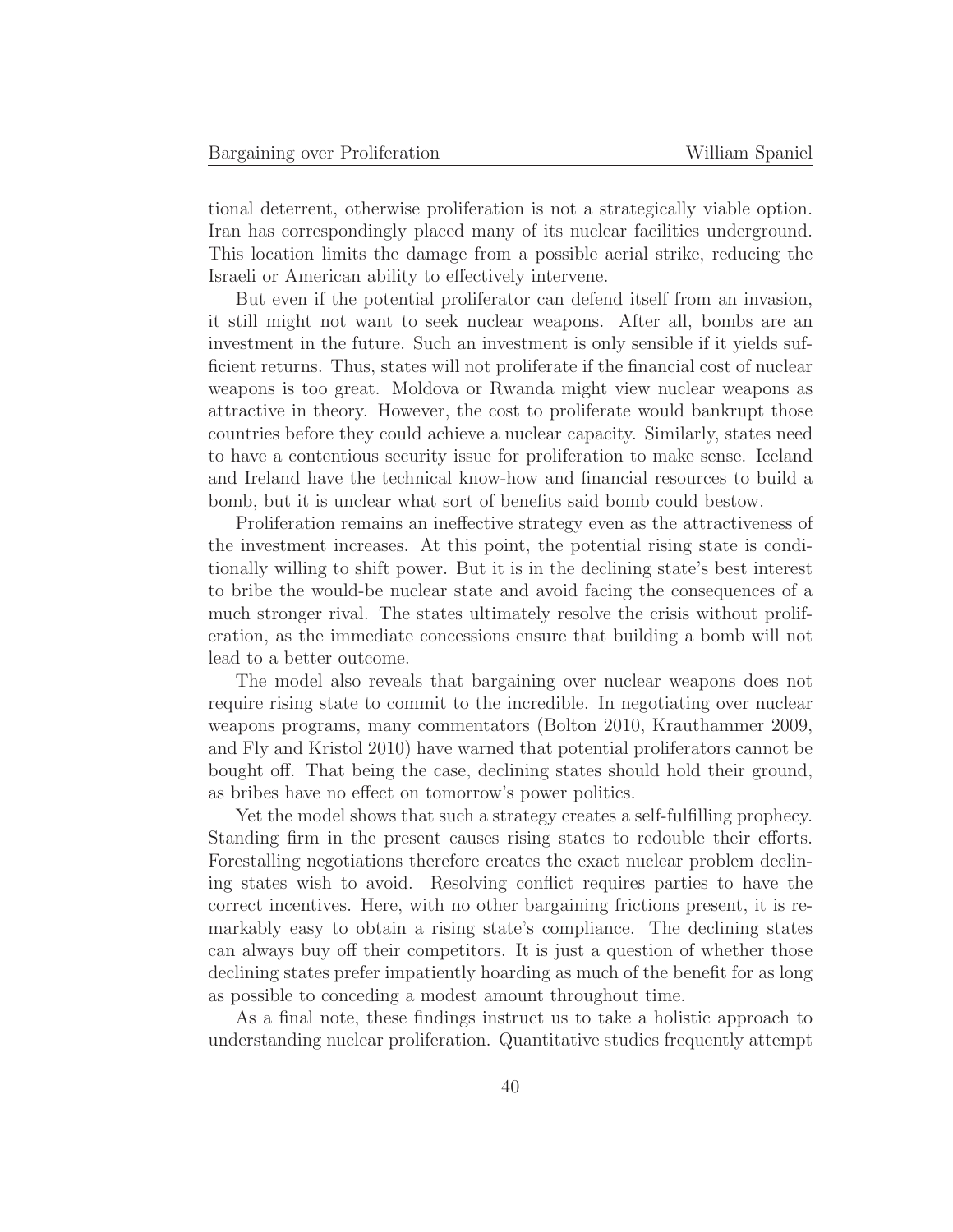to understand proliferation behavior by analyzing "supply side" components of nuclear weapons (Meyer 1985; Jo and Gartzke 2007); we ought to expect states with limited nuclear capacities to not develop nuclear bombs. While the model (via Proposition 3.2) confirms the value of supply side explanations, we cannot limit our focus purely to nuclear capacity. Indeed, Figure 3.5 shows that supply side arguments explain outcomes in the bottom right portion of the parameter space only; preventive war and bargaining determine the remaining outcomes.

Ignoring these other factors leads to strange interpretations of the data. Sagan (2011, 229-230) notes that, according to the Jo and Gartzke (2007) estimates, Trinidad and Tobago "had a higher degree of nuclear weapons latency in 2001 than is North Korea, which was only five years away from detonating its first nuclear weapon." But latent capacity does not become active capacity without the will of the state. Trinidad and Tobago has no significant coercive bargaining relationship and maintains an active military force in the thousands. Meanwhile, North Korea has technically been at war since the 1950s and has more than a million active duty soldiers. Thus, latency measures requires context. We must look at bargaining relationships to understand why states ultimately choose to develop nuclear capacity.

## **3.4 Conclusion**

This chapter formally investigated the credibility of butter-for-bombs settlements. Although international relations scholars traditionally emphasize how fully realized power extracts concessions, the model demonstrated that potential power is sufficient. Declining states have incentive to proactively bargain with rising states, so as to ensure that nuclear non-proliferation remains the status quo. Rising states have incentive to welcome the offers, as they can obtain most of their goals without paying costs to develop a weapons program. Credible non-proliferation agreements result.

The model makes a significant contribution to our understanding of costly weapons production. At present, our explanations for non-armament are limited to the threat of preventive war and inefficient investments; we lack a model that explains how carrots convince states to forgo weapons programs. The butter-for-bombs model fills the gap, showing how states can manipulate their rivals' opportunity cost and thereby avoid nuclear proliferation.

While the model reveals the absence of commitment problems and the ex-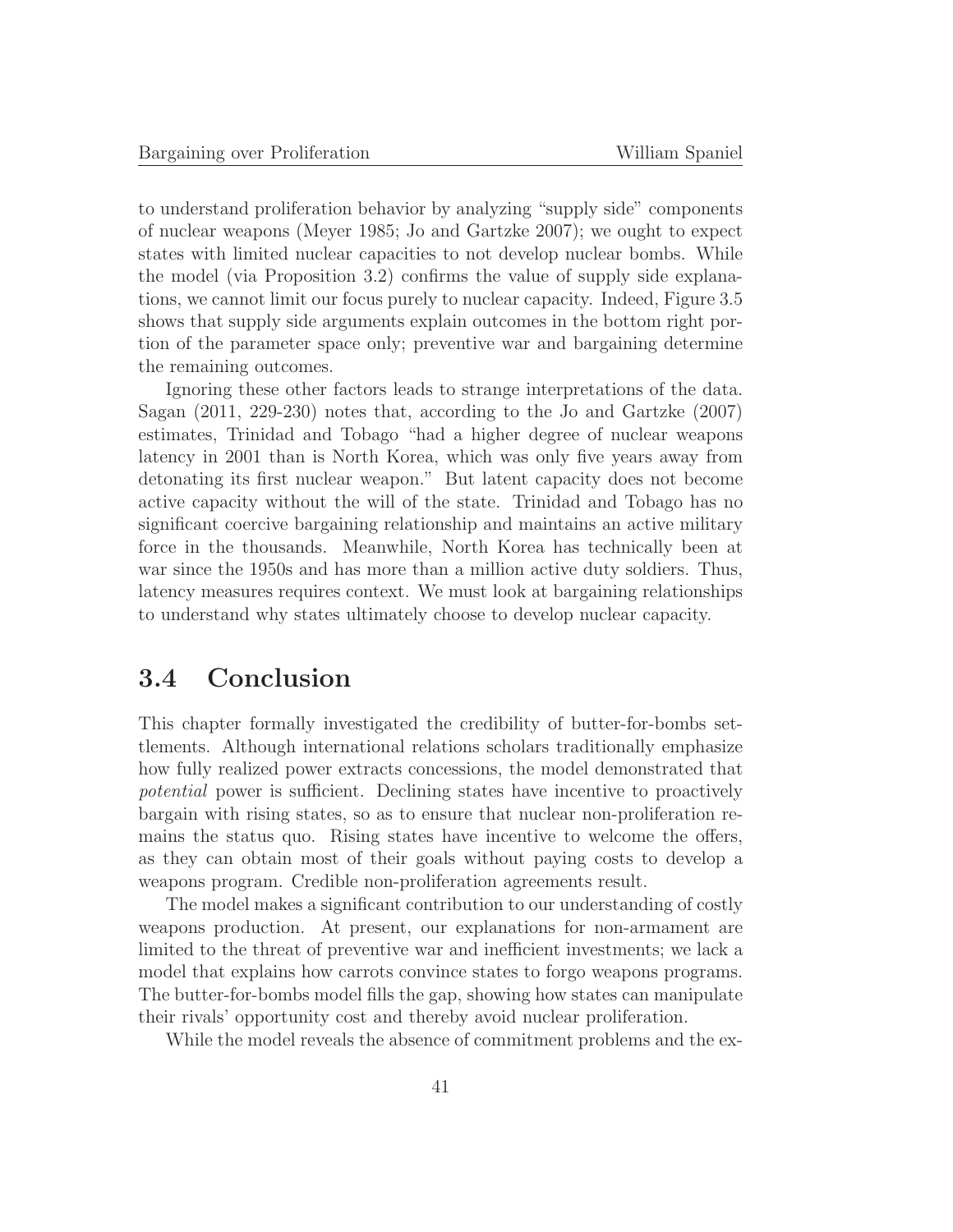istence of bargaining space, it fails to provide any intuition as to exactly how states reach butter-for-bombs deals. Consequently, the next chapter provides case studies to corroborate the usefulness of the model. Later chapters then add bargaining frictions–shifting resolve, third-party sources of nuclear materials, incomplete information, and imperfect information–to study whether butter-for-bombs agreements remain credible in these contexts.

## **3.5 Appendix**

## **3.5.1 Proof of Lemma 3.1**

*Existence*: Suppose there exists a stationary MPE in which  $x_t^*$  is offered in every period. First, we show that R must accept  $x_t > p'_R - c_R$ . Let  $V(acept)$ be R's continuation value for accepting. Since R can always reject and lock in  $p'_R - c_R$  for the rest of time, it follows that  $V(accept) \ge p'_R - c_R$ . Thus, accepting  $x_t > p'_R - c_R$  is strictly better than rejecting if:

$$
(1 - \delta)x_t + \delta V(accept) > p'_R - c_R
$$

Using  $V(accept) = p'_R - c_R$  as a lower bound, we can show this by demonstrating the following:

$$
(1 - \delta)x_t + \delta(p'_R - c_R) > p'_R - c_R
$$
\n
$$
x > p'_R - c_R
$$

This holds, so R must accept.

Now we show that R must reject  $x_t < p'_R - c_R$ . Rejecting earns R  $p_R - c_R$ for the game. Thus, R must reject if:

$$
p'_R - c'_R > (1 - \delta)x_t + \delta(V(accept))
$$

Suppose this did not hold. Then it must be that R accepts because  $V(accept) > p_R - c_R$ . For  $V(accept)$  to be that large, D must offer R more than  $p'_R - c_R$  in each period. But if R optimally accepts when  $x_t < p'_R - c_R$ , it cannot be optimal for D to offer more than  $p'_R - c_R$  since D's payoff is strictly decreasing in  $x_t$  and R is willing to accept a smaller amount. Given that, R must reject.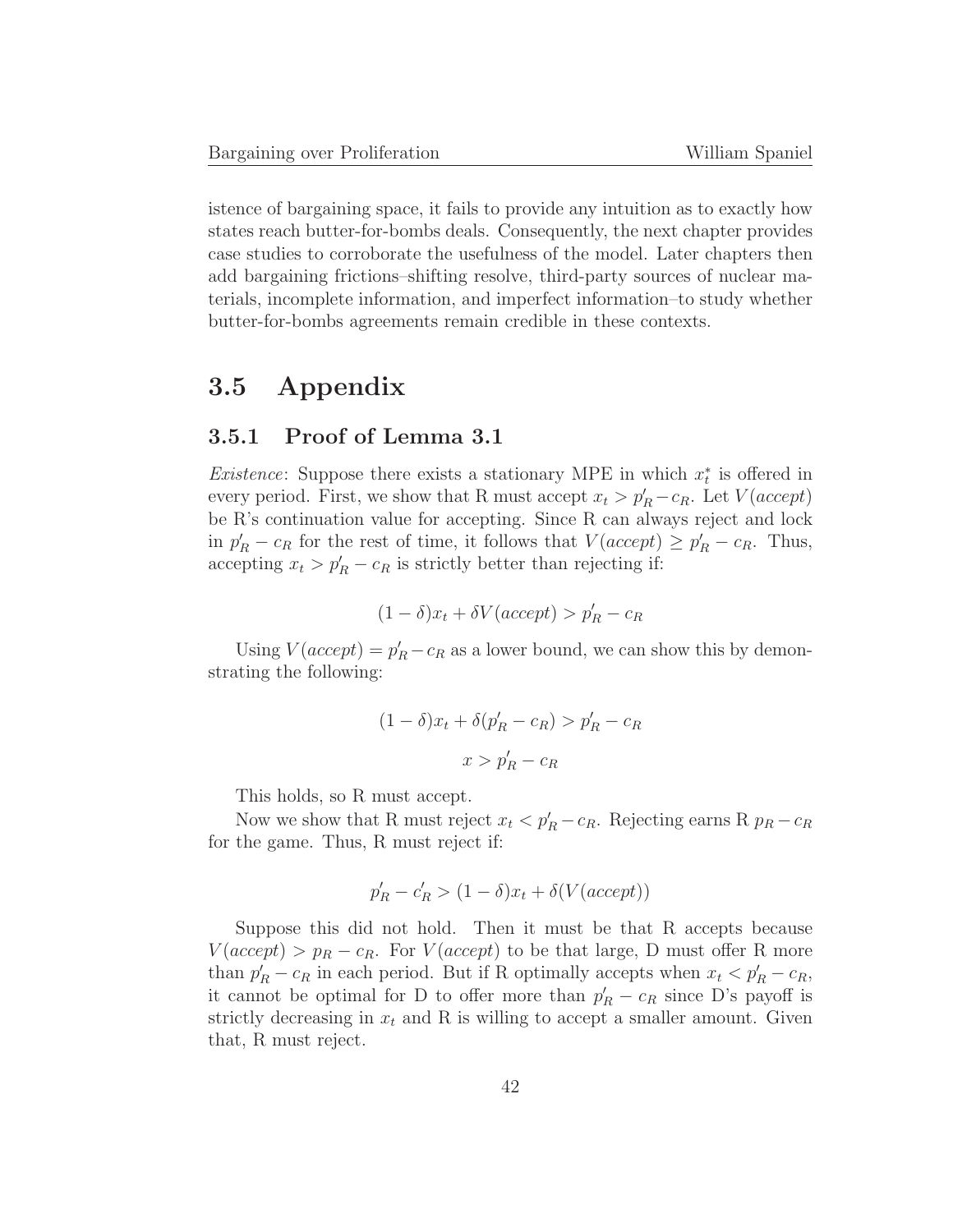The above proof implies that R could accept or reject if  $x = p'_R - c_R$ . To prove existence of the equilibrium, assume R accepts with probability 1 when indifferent.

Now suppose  $x_t^*$  is a stationary MPE strategy for D. If  $x_t^* > p'_R - c_R$ , then R accepts in every period, and D earns  $1 - x_t^*$ . However, D could profitably deviate to  $x_t = \frac{x_t^* + p_R' - c_R}{2}$  in period t. R still accepts. This is a profitable deviation if the following holds:

$$
(1 - \delta)(1 - \frac{x_t^* + p_R' - c_R}{2}) + \delta(1 - x_t^*) > 1 - x_t^*
$$

$$
x_t^* > p_R' - c_R
$$

This holds. Thus,  $x_t^*$  cannot be greater than  $p'_R - c_R$ .

If  $x_t^* < p'_R - c_R$ , then R rejects, leading to an absorbing state in which D earns  $1 - p'_R - c_P$ . However, D could make a one-shot deviation to  $x_t = p'_R$ for the period. R accepts, and D earns  $1 - p'_R$  for that period and its war payoff  $1 - p'_R - c_D$  for the rest of time. Thus, this is a profitable deviation, as  $1 - p'_R > 1 - p'_R - c_D$ .

Finally, if  $x_t^* = p'_R - c_R$ , then R accepts these offers, and D earns  $1-p'_R + c_R$ . D cannot make any profitable deviations. If it deviates to  $x_t < p'_R - c_R$  in a period, R rejects, and D earns  $1 - p'_R - c_D$  for that period and the rest of time, which is less than what it earns for maintaining the strategy and earning  $1 - p'_R + c_R$  instead. Meanwhile, if D offers  $x_t > p'_R - c_R$  in a period, R still accepts. However, D earns strictly less for that period and maintains its same payoffs for the rest of time, so this is not a profitable deviation. Thus, the strategies in Lemma 1 are a stationary MPE.  $\Box$ 

Uniqueness: The remaining case is to show that R cannot accept with probability  $q \in [0, 1)$ . For proof by contradiction, suppose such a stationary MPE existed. Then in any period of the post-shift state, D earns  $1-p'_R+c_R$ with probability q and  $1 - p'_R - c_D$  for the rest of time with probability  $1 - q$ . Thus, D receives a payoff of:

$$
q(1 - p'_R + c_R)(1 - \delta) + (1 - q)(1 - p'_R - c_D)
$$
  
+
$$
q\delta[q(1 - p'_R + c_R)(1 - \delta) + (1 - q)(1 - p'_R - c_D)]
$$
  
+
$$
q^2\delta^2[q(1 - p'_R + c_R)(1 - \delta) + (1 - q)(1 - p'_R - c_D)]
$$
  
+...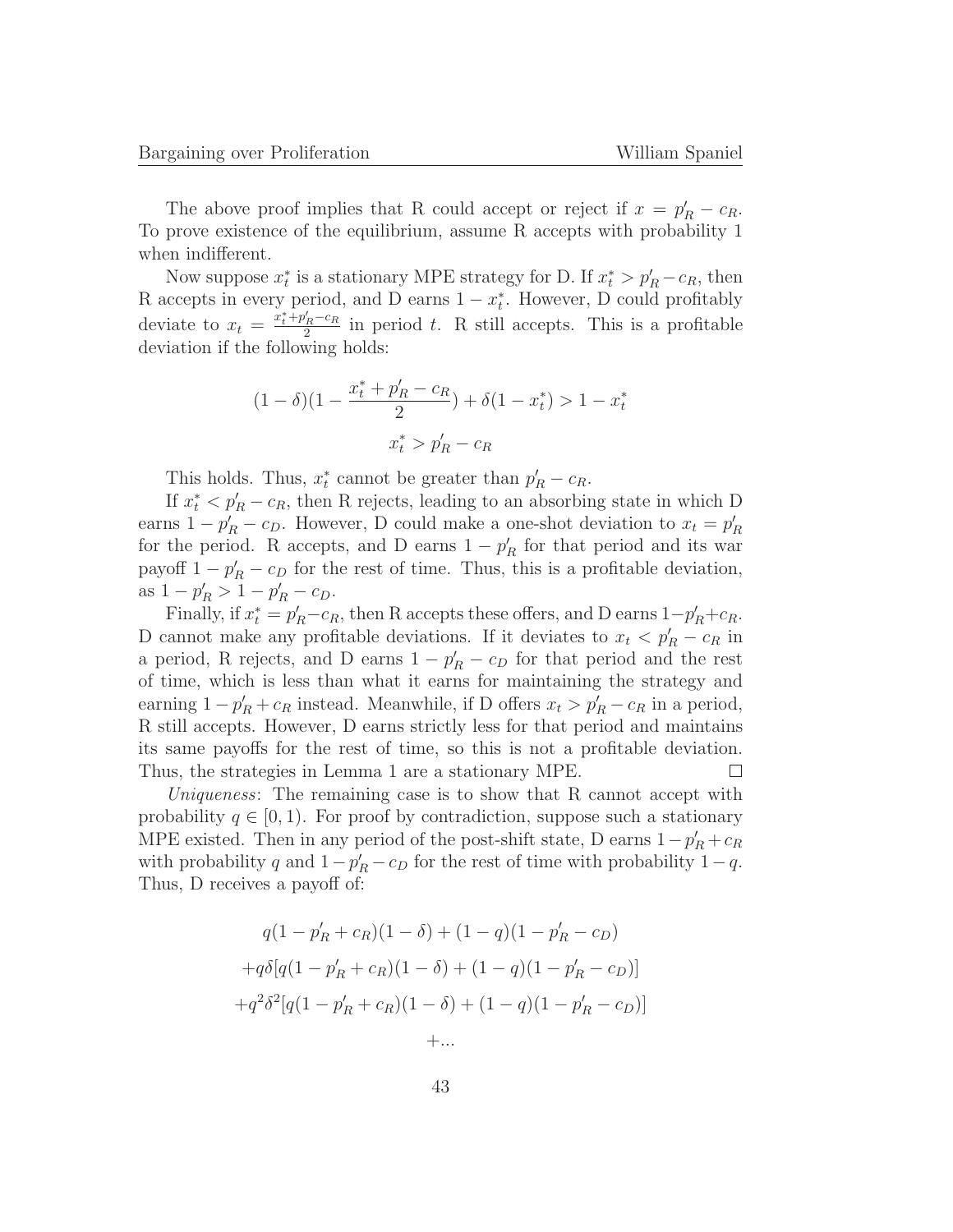This is a geometric series with discount rate  $q\delta$  and base  $[q(1 - p'_R +$  $(c_R)(1-\delta) + (1-q)(1-p_R'-c_D)$ . Therefore, we can write D's expected utility as:

$$
\frac{q(1-p'_R+c_R)(1-\delta) + (1-q)(1-p'_R-c_D)}{1-q\delta}
$$

There exists a one-shot profitable deviation in period  $t$  if there exists an  $x'_t > p_R - c_R$  such that the following condition holds:

$$
(1 - x'_t)(1 - \delta) + \delta \left( \frac{q(1 - p'_R + c_R)(1 - \delta) + (1 - q)(1 - p'_R - c_D)}{1 - q\delta} \right)
$$
  
> 
$$
\frac{q(1 - p'_R + c_R)(1 - \delta) + (1 - q)(1 - p'_R - c_D)}{1 - q\delta}
$$

Substantial algebraic manipulation eventually yields the following:

$$
x'_{t} < p'_{R} + \frac{c_{D}(1-q) - qc_{R}(1-\delta)}{1-q\delta}
$$

So a profitable deviation exists if there exists an  $x_t'$  such that:

$$
p'_R - c_R < x'_t < p'_R + \frac{c_D(1 - q) - qc_R(1 - \delta)}{1 - q\delta}
$$

One exists if:

$$
p'_R - c_R < p'_R + \frac{c_D(1 - q) - qc_R(1 - \delta)}{1 - q\delta}
$$
\n
$$
(c_D + c_R)(1 - q) > 0
$$

This holds, since  $q < 1$ . Therefore, a profitable deviation exists, meaning no stationary MPE exists in which R accepts with probability  $q \in [0, 1)$  when indifferent between accepting and rejecting. indifferent between accepting and rejecting.

## **3.5.2 Proof of Proposition 3.1**

*Existence*: Suppose there exists a stationary MPE in which D offers  $x_t^*$ . Consider how R must behave in response to  $x_t > p_R - c_R$ . R cannot build when  $x_t \geq p_R - c_R$ . If R does, D prevents if: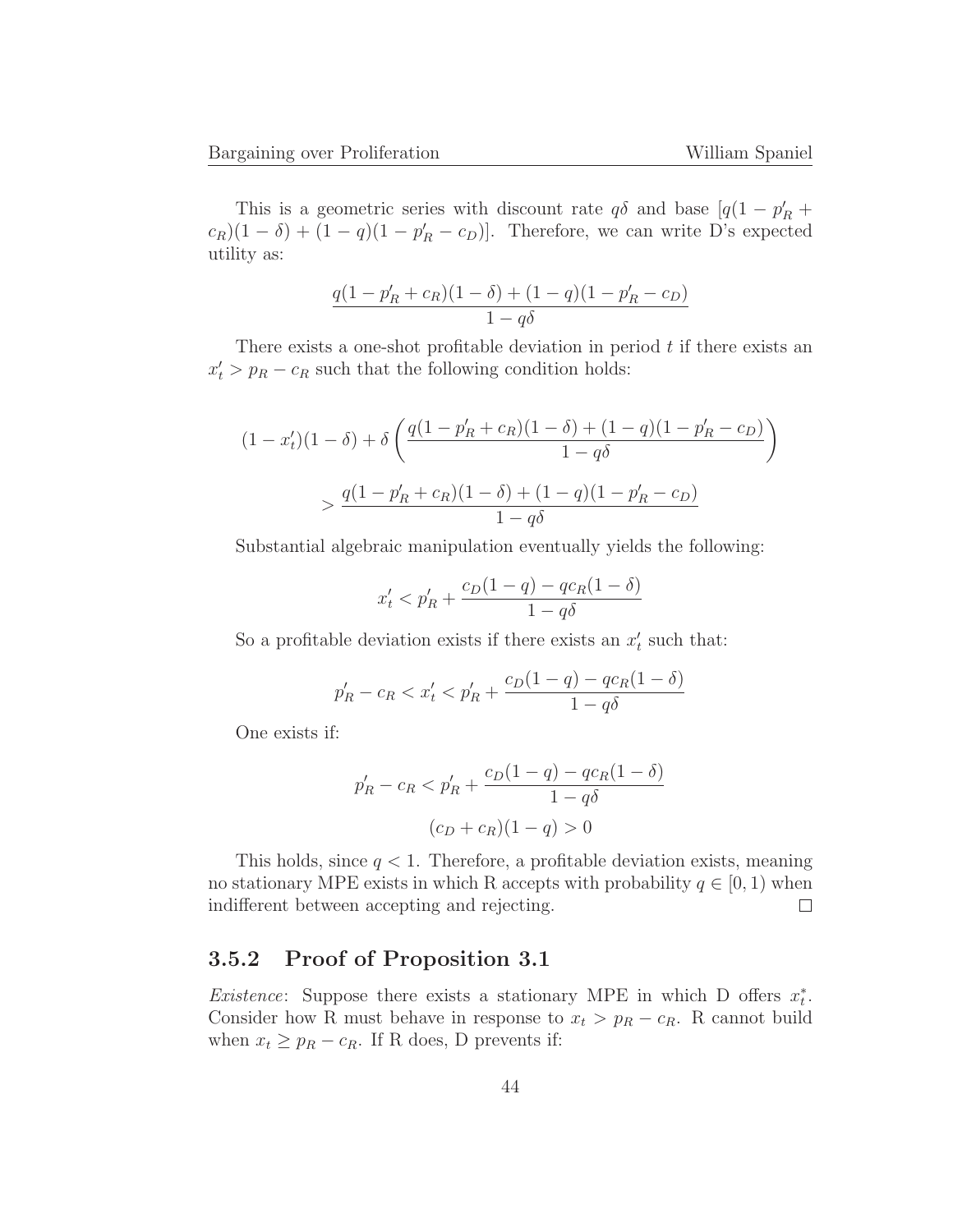$$
1 - p_R - c_D > (1 - x_t)(1 - \delta) + \delta(1 - p'_R + c_R)
$$

Note that because  $x_t \geq p_R - c_R$  in this case, we have  $(1 - p_R + c_R)(1 \delta$ ) +  $\delta(1 - p'_R + c_R) \ge (1 - x_t)(1 - \delta) + \delta(1 - p'_R + c_R)$ . Therefore, we may show that preventing is optimal for D by instead demonstrating the following inequality:

$$
1 - p_R - c_D > (1 - p_R + c_R)(1 - \delta) + \delta(1 - p'_R + c_R)
$$

$$
\delta > \frac{c_D + c_R}{p'_R - p_R}
$$

This inequality holds for Proposition 1. R earns  $p_R - c_R - k(1 - \delta)$  for this outcome. However, R could reject and earn  $p_R - c_R$  instead, a profitable deviation.

In choosing between accept and reject, R must accept if:

$$
x_t(1 - \delta) + \delta V(accept) > p_R - c_R
$$

Similar to Lemma 1, R is always capable of rejecting and locking in a payoff of  $p_R - c_R$ . Thus, it must be that  $V(accept) \geq p_R - c_R$ . Using  $p_R - c_R$ as a lower bound, R must accept if  $x_t > p_R - c_R$ . R could accept or reject if  $x_t = p_R - c_R$ . Assume for now that R accepts with probability 1.

If  $x_t$  <  $p_R$  –  $c_R$ , it cannot be the case that R accepts. Rejecting and earning  $p_R - c_R$  is better for R if:

$$
p_R - c_R > (1 - \delta)x_t + \delta V(accept)
$$

For this to fail to hold, it must be that  $V(accept) > p_R - c_R$ . But this cannot be the case in equilibrium. If R accepts  $x_t$  <  $p_R$  –  $c_R$ , D would unwilling to offer larger amounts, as D's payoff is strictly decreasing in  $x_t$ . D also would not be willing to offer an amount that induces R to build either. R would only build if it produced a payoff greater than  $p_R - c_R$ . But since bargaining is constant sum, if R earns more than  $p_R - c_R$  from bargaining, it must be the case that D earns less than  $1 - p_R + c_R$ . Yet D could offer an acceptable  $x_t$  <  $p_R - c_R$  and earn more. Therefore, R cannot accept  $x_t$  <  $p_R$  –  $c_R$ .

In turn, there can be no stationary MPE in which D offers  $x_t^* > p_R - c_R$ , as D could make a one-time deviation in period t to  $x_t = \frac{x_t^* + p_R - c_R}{2}$  and still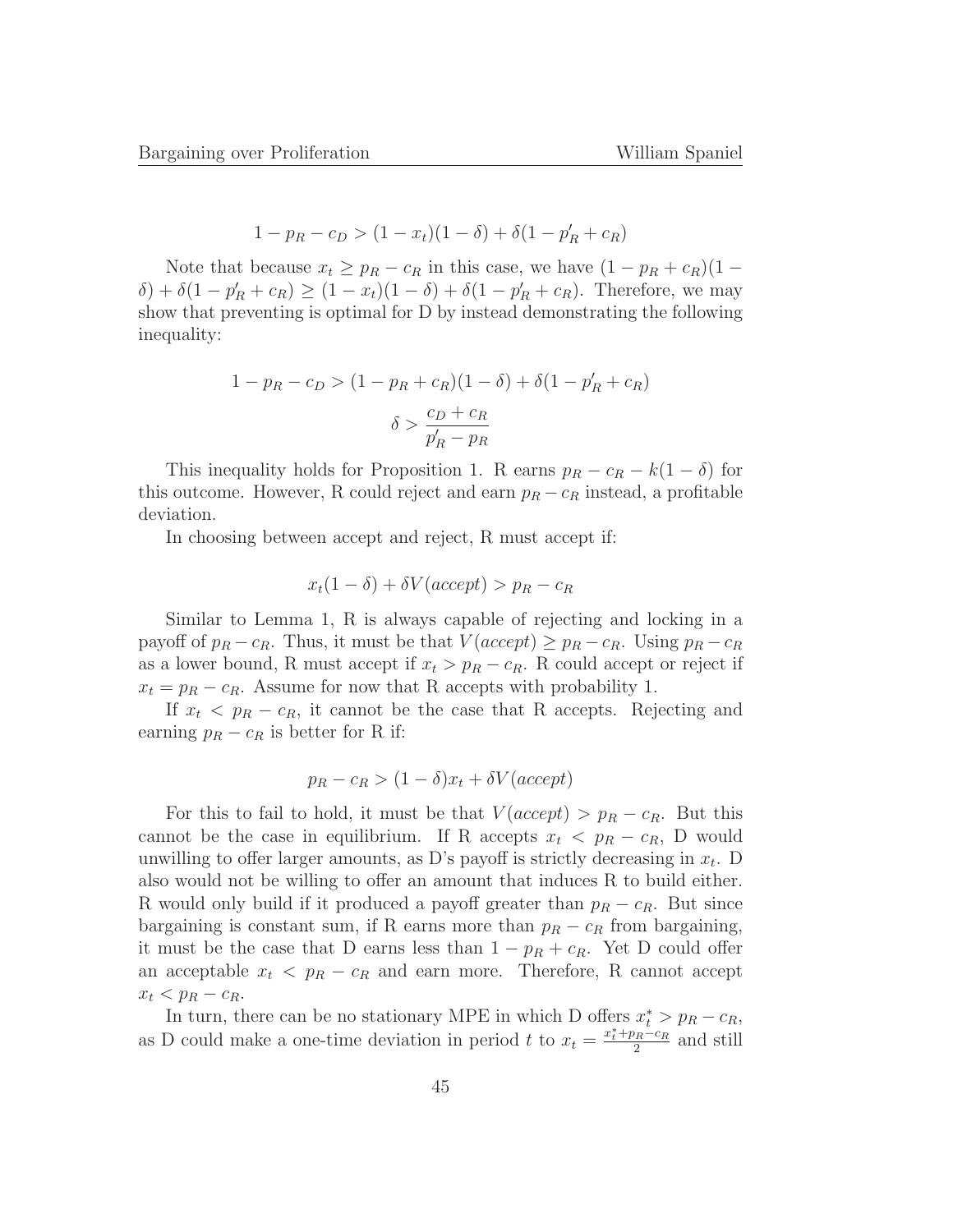induce R to accept. This gives  $D$  a strictly greater payoff for period t while maintaining its same payoffs for the rest of time.

There also can be no stationary MPE in which D offers  $x_t^* < p_R - c_R$ . R must reject or build. If R rejects in equilibrium, D earns  $1 - p_R - c_D$ . However, D could profitably deviate by offering  $x_t = p_R$  in period t. This induces R to accept and gives D a strictly greater payoff for period  $t$  while maintaining the same payoffs for the rest of time. If R builds in equilibrium, if D responds by preventing, D earns the same war payoff as before and could profitably deviate to  $x_t = p_R$  in period t.

Lastly, D cannot make an equilibrium offer which induces R to build if D does not prevent. For R to want to build in this situation, the following must hold:

$$
x_t^*(1 - \delta) + \delta(p'_R - c_R) - k(1 - \delta) \ge p_R - c_R
$$

$$
x_t^* \ge \frac{p_R - c_R}{1 - \delta} - \frac{\delta(p'_R - c_R)}{1 - \delta} + k
$$

But D has a profitable one-shot deviation in period t if it offers  $p_R - c_R + \epsilon$ (with  $\epsilon > 0$ ) and the following holds:

$$
(1 - x_t^*)(1 - \delta) + \delta(1 - p'_R + c_R)
$$
  
> 
$$
(1 - p_R + c_R - \epsilon)(1 - \delta) + \delta[(1 - x_t^*)(1 - \delta) + \delta(1 - p'_R + c_R)]
$$
  

$$
x_t^* < \frac{p_R - c_R}{1 - \delta} - \frac{\delta(p'_R - c_R)}{1 - \delta} + \frac{\epsilon}{1 - \delta}
$$

Stringing together the last two inequalities shows the values of  $x_t^*$  for which those strategies are mutually optimal:

$$
\frac{p_R - c_R}{1 - \delta} - \frac{\delta(p'_R - c_R)}{1 - \delta} + k \le x_t^* < \frac{p_R - c_R}{1 - \delta} - \frac{\delta(p'_R - c_R)}{1 - \delta} + \frac{\epsilon}{1 - \delta}
$$

A profitable deviation exists if there exists a value for  $\epsilon$  such that:

$$
\frac{p_R - c_R}{1 - \delta} - \frac{\delta(p'_R - c_R)}{1 - \delta} + k < \frac{p_R - c_R}{1 - \delta} - \frac{\delta(p'_R - c_R)}{1 - \delta}
$$
\n
$$
\epsilon > k(1 - \delta)
$$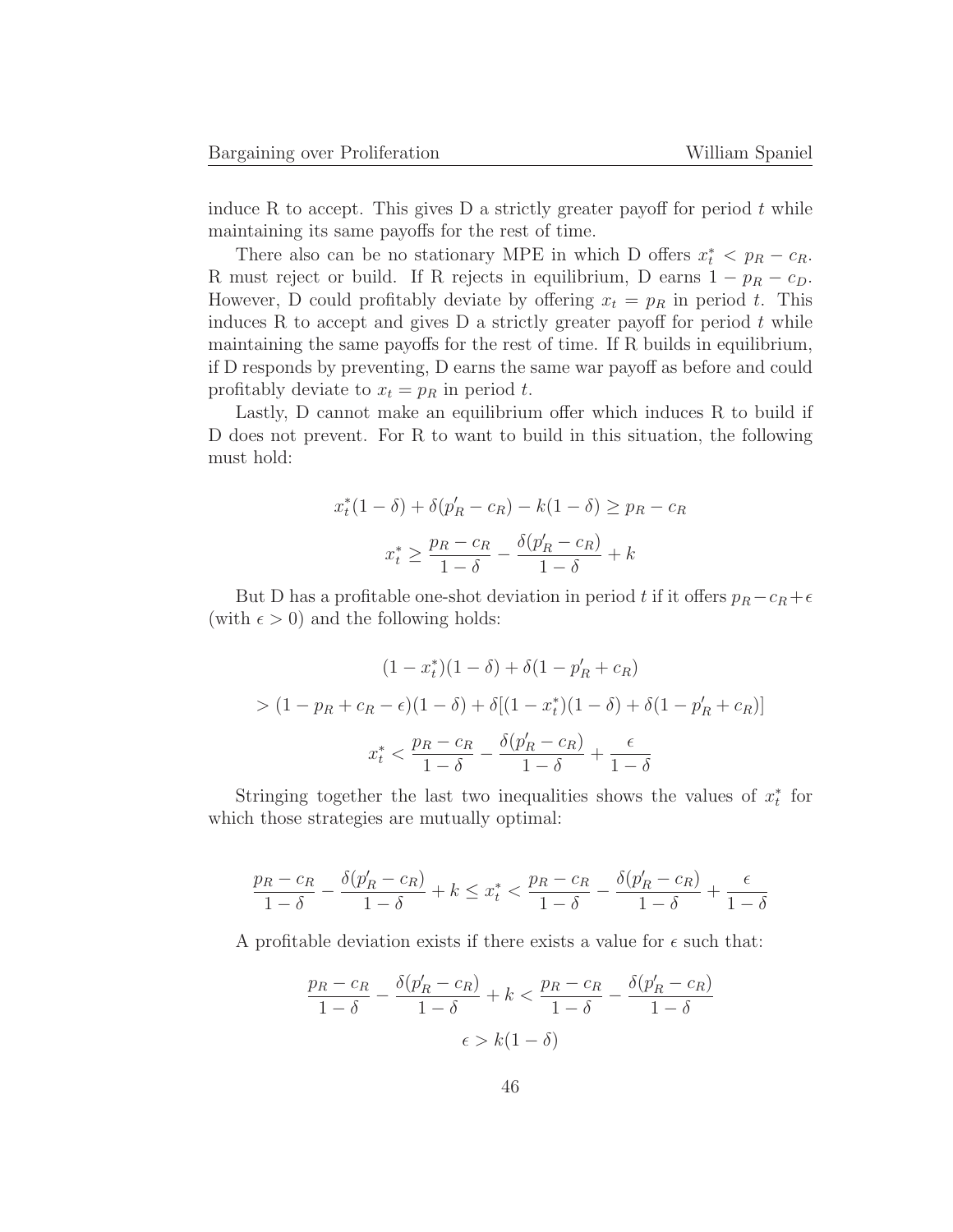The value k is strictly positive. Thus, we can always find an  $\epsilon$  that gives D a profitable deviation. Consequently, there can be no stationary MPE in which D offers  $x_t < p_R - c_R$ , R builds, and D does not prevent.

In turn, if  $\delta > \frac{c_D+c_R}{p'_R-p_R}$ , D offers  $x_t = p_R - c_R$  every period, R accepts these offers, and the game continues peacefully in the stationary MPE.

This leaves  $x_t^* = p_R - c_R$  as the only option. R accepts and D earns  $1-p_R+c_R$ . If D deviates to a larger  $x_t$ , R still accepts, but this is a needless concession for D. If D deviates to a smaller  $x_t$ , R rejects or builds. In either scenario, D earns more from offering  $x_t^* = p_R - c - R$ .  $\Box$ 

Uniqueness: For proof by contradiction, suppose R could accept with probability q in a stationary MPE. Then in any period of the pre-shift state, D earns  $1-p_R+c_R$  with probability q and  $1-p_R-c_D$  for the rest of time with probability  $1 - q$ . But these are the same payoffs as the uniqueness proof for Lemma 1, except we have replaced  $p'_R$  with  $p_R$ . Nevertheless, continuing with that substitution, all further steps of the uniqueness proof for Lemma 1 apply. Therefore, no other stationary MPE exist.  $\Box$ 

#### **3.5.3 Proof of Proposition 3.2**

*Existence*: Suppose there exists a stationary MPE in which D offers  $x_t^*$ . Begin by noting that R cannot build regardless of D's offers for these parameters. If R builds, it earns  $p_R - c_R - k(1-\delta)$  if D prevents in response and  $x_t(1-\delta)$  +  $\delta(p'_R - c_R) - k(1 - \delta)$  if D does not. In the first case, R could profitably deviate to reject in period t and earn  $p_R - c_R$ , which is strictly better than receiving the same payoff but paying  $k(1 - \delta)$ . In the second case, if  $x_t \geq p_R - c_R$ , R could make a one-shot deviation to accepting in period  $t$ . This is a profitable deviation if:

$$
x_t(1 - \delta) + \delta V(accept) > x_t(1 - \delta) + \delta(p'_R - c_R) - k(1 - \delta)
$$

Recalling that  $V(accept)$  must be at least  $p_R - c_R$ , we can show the above inequality holds by instead showing:

$$
x_t(1 - \delta) + \delta V(accept) > x_t(1 - \delta) + \delta(p'_R - c_R) - k(1 - \delta)
$$

Since  $x_t \geq p_R - c_R$ , this holds if:

$$
p_R - c_R > p'_R - c_R - \frac{k(1 - \delta)}{\delta}
$$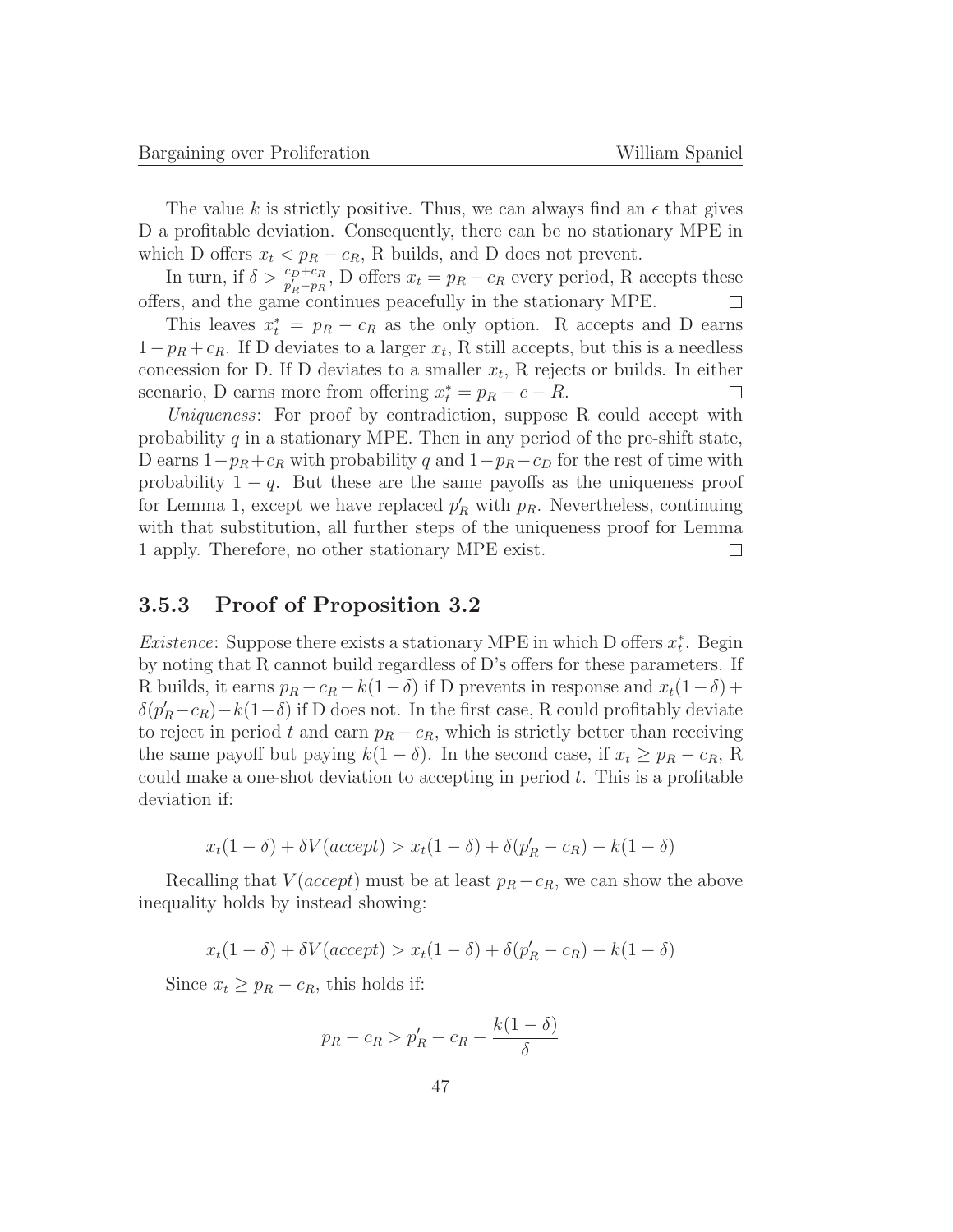$$
\delta < \frac{k}{k + p'_R - p_R}
$$

This holds for Proposition 2. Moreover, note that this implies that R must accept if  $x_t > p_R - c_R$ , since rejecting gives R a payoff of  $p_R - c_R$  while accepting gives R  $x_t > p_R - c_R$  for the period and a continuation value of at least  $p_R - c_R$  for the rest of time.

If  $x_t$  <  $p_R$  –  $c_R$ , building remains suboptimal. Instead, R could make a one-shot deviation to rejecting in period  $t$ . This is a profitable deviation if:

$$
p_R - c_R > (p_R - c_R)(1 - \delta) + \delta(p'_R - c_R) - k(1 - \delta)
$$
\n
$$
\delta < \frac{k}{k + p'_R - p_R}
$$

Again, this holds for Proposition 2.

Meanwhile, R cannot accept if  $x_t < p_R - c_R$ . It earns  $(1-\delta)x_t + V(accept)$ for this outcome. This can only be as good as rejecting if  $V(accept) > p<sub>R</sub> - c<sub>R</sub>$ , but D cannot be willing to make offers larger than  $p_R - c_R$  if R is willing to accept some  $x_t$  <  $p_R$  –  $c_R$ .

Thus, R accepts if  $x_t > p_R - c_R$ , rejects if  $x_t < p_R - c_R$ , and could accept or reject if  $x_t = p_R - c_R$ . As usual, assume that R accepts with probability 1 in this case for now.

Now suppose  $x_t^* > p_R - c_R$ . R must accept. However, D could make a one-shot profitable deviation by offering  $x_t = \frac{x_t^* + p_R - c_R}{2}$  instead in period t. R must still accept. In turn, this is profitable for  $\overrightarrow{D}$  if:

$$
\left(1 - \frac{x_t^* + p_R - c_R}{2}\right)(1 - \delta) + \delta(1 - x_t^*) > 1 - x_t^*
$$

$$
x_t^* > p_R - c_R
$$

So  $x_t^*$  cannot be greater than  $p_R - c_R$ .

.

Moving on, suppose  $x_t^* < p_R - c_R$ . R rejects here. But D could make a one-shot deviation to  $x_t = p_R$  in period t. This is profitable if:

$$
(1 - pR)(1 - \delta) + \delta(1 - pR - cD) > 1 - pR - cD
$$

$$
cD > 0
$$

Since this holds,  $x_t^*$  cannot be less than  $p_R - c_R$ .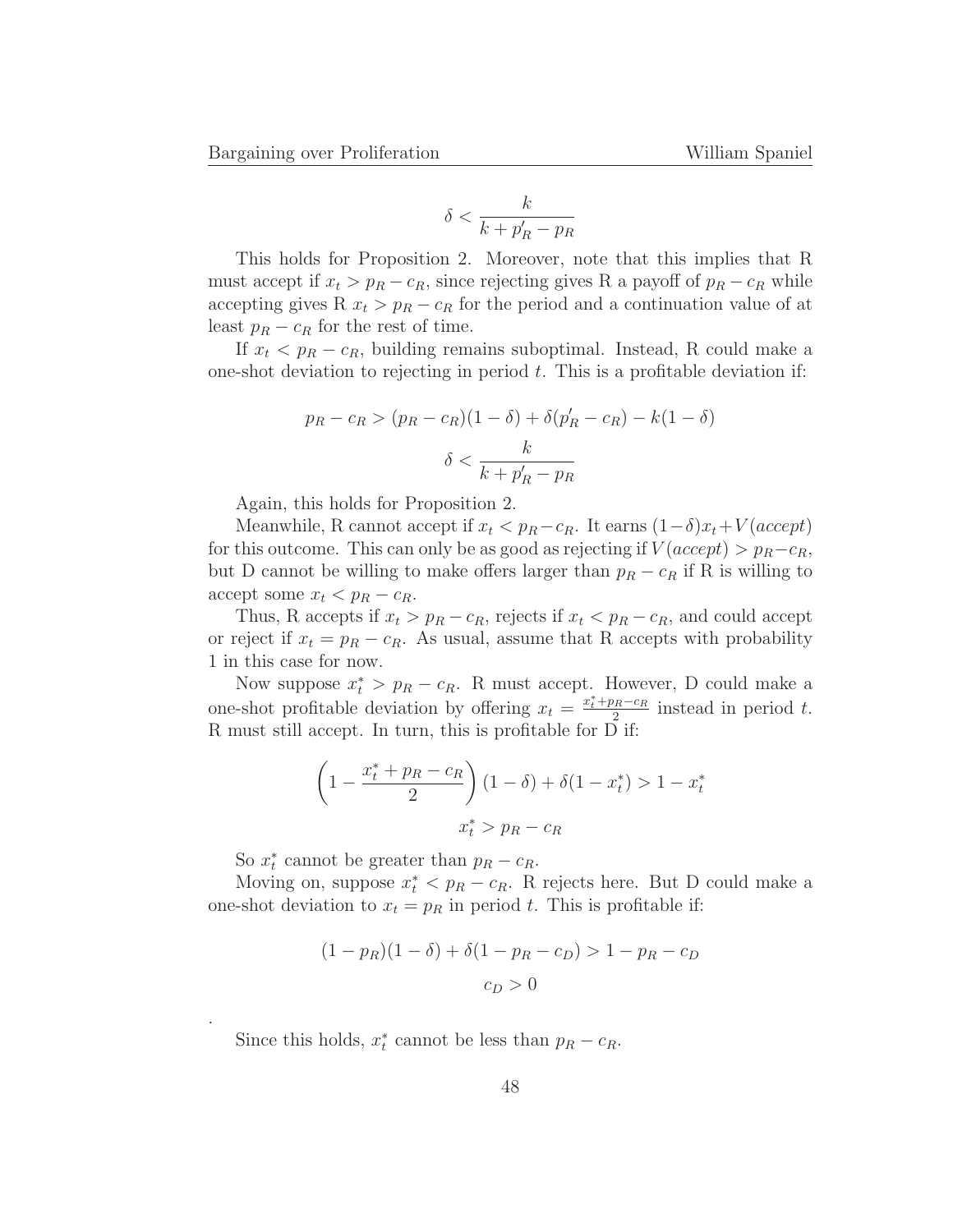This leaves  $x_t^* = p_R - c_R$  as the only remaining possibility. R accepts, and D earns  $1 - p_R + c_R$ . D cannot profitably deviate once to any  $x_t < x_t^*$  in period t; this causes R to reject, changing D's payoff to  $1-p_R-c_D$ . Likewise, D cannot profitably deviate once to any  $x_t > x_t^*$  in period t. Although R still accepts, D earns  $x_t$  for the period instead of  $x_t^*$  while maintaining the same future payoffs, which is strictly worse.

Therefore, in the stationary MPE, D offers  $x_t^* = p_R - c_R$ , and R accepts.

Uniqueness: We must now show that R cannot accept with probability  $q \in [0, 1)$  and reject with complementary probability.<sup>23</sup>

For proof, suppose R could accept with probability  $q$  in a stationary MPE. Then in any period of the pre-shift state, D earns  $1-p_R+c_R$  with probability q and  $1 - p_R - c_D$  for the rest of time with probability  $1 - q$ . Once again, these are the same payoffs as the uniqueness proof for Lemma 1, except we have replaced  $p'_R$  with  $p_R$ . Nevertheless, continuing with that substitution, all further steps of the uniqueness proof for Lemma 1 apply. Therefore, no other stationary MPE exist.  $\Box$ 

#### **3.5.4 Proof of Proposition 3.3**

*Existence*: Suppose there exists a stationary MPE in which D offers  $x_t^*$ . Begin by finding R's response to an offer  $x_t$  in a pre-shift period. R cannot reject any  $x_t < p'_R - c_R - \frac{k(1-\delta)}{\delta}$ . To see this, suppose R rejected such an  $x_t$ . Consider a one-shot deviation to building in period  $t$ . The parameters for Proposition 3 imply that D does not prevent in such a scenario. Therefore, the deviation is profitable for R if:

$$
\delta(p'_R - c_R) - k(1 - \delta) > p_R - c_R
$$
\n
$$
k < \frac{\delta p'_R - p_R}{1 - \delta}
$$

$$
\frac{p_R - c_R}{1 - \delta} = p_R - c_R + \frac{\delta(p'_R - c_R)}{1 - \delta} - k
$$

$$
p'_R = p_R + k
$$

However, this is a knife-edge condition by definition.

 $23$ We can rule out the possibility of R building as a knife-edge condition. That is, such a case requires R's war payoff to be exactly equal to R receiving its pre-shift war payoff in the first period and its post-shift share of the bargain minus its costs, or: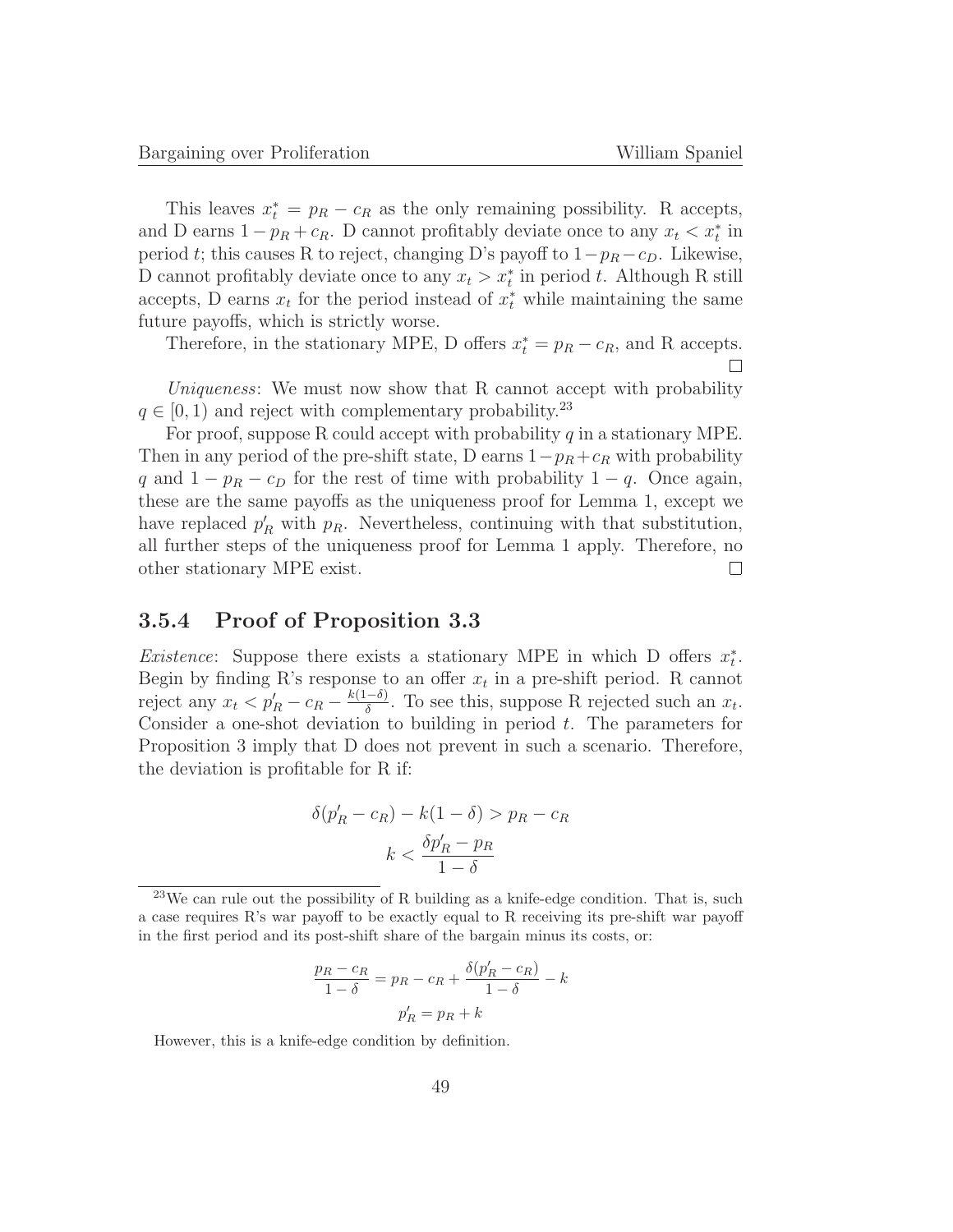This holds for Proposition 3's parameters. So R cannot reject  $x_t < p'_R$  –  $c_R - \frac{k(1-\delta)}{\delta}$ .

Moreover, R cannot accept  $x_t < p'_R - c_R - \frac{k(1-\delta)}{\delta}$ . Again, suppose not, and let  $V(accept)$  be R's continuation value for accepting under  $x^*$ . Then R is only willing to accept if:

$$
(1 - \delta)x_t + \delta V(accept) \ge (1 - \delta)x_t + \delta(p'_R - c_R) - k(1 - \delta)
$$

$$
V(accept) \ge p'_R - c_R - \frac{k(1 - \delta)}{\delta}
$$

R cannot obtain that value in a stationary MPE through accepting offers from D; if R were accepting here, then D could make an offer  $x_t < p'_R - c_R - \frac{k(1-\delta)}{\delta}$  which R is still willing to accept but is strictly better for D. So R must obtain that value from building. But in that case, D's continuation value must be no more than  $1 - (p'_R - c_R - \frac{k(1-\delta)}{\delta})$ , which means D earns more by making an offer  $x_t < p'_R - c_R - \frac{k(1-\delta)}{\delta}$  that R accepts. So R must build in response to  $x_t < p'_R - c_R - \frac{k(1-\delta)}{\delta}$ .

R cannot reject  $x_t > p'_R - c_R - \frac{k(1-\delta)}{\delta}$ . Note that because R can always reject and lock-in a payoff of  $p_R - c_R$ , it must be that  $V(accept) \ge p_R - c_R$ . Using the equality as a lower bound, accepting is better than rejecting if:

$$
(1 - \delta)x_t + \delta(p'_R - c_R) > p_R - c_R
$$

$$
x_t > p_R - c_R
$$

Recall that  $x_t > p'_R - c_R - \frac{k(1-\delta)}{\delta}$ . Thus, the inequality holds if:

$$
p'_R - c_R - \frac{k(1 - \delta)}{\delta} > p_R - c_R
$$
\n
$$
p'_R - p_R > \frac{k(1 - \delta)}{\delta}
$$

This is true. Therefore, R cannot reject  $x_t > p'_R - c_R - \frac{k(1-\delta)}{\delta}$ .

Alternatively, R could build in response. This is not optimal for R if D prevents in response, since R could lock in its war payoff by rejecting and not pay the cost to build. If D advances to the next period, R accepts if:

$$
(1 - xt) + \delta(p'R - cR) - k(1 - \delta) > xt(1 - \delta) + \delta V(accept)
$$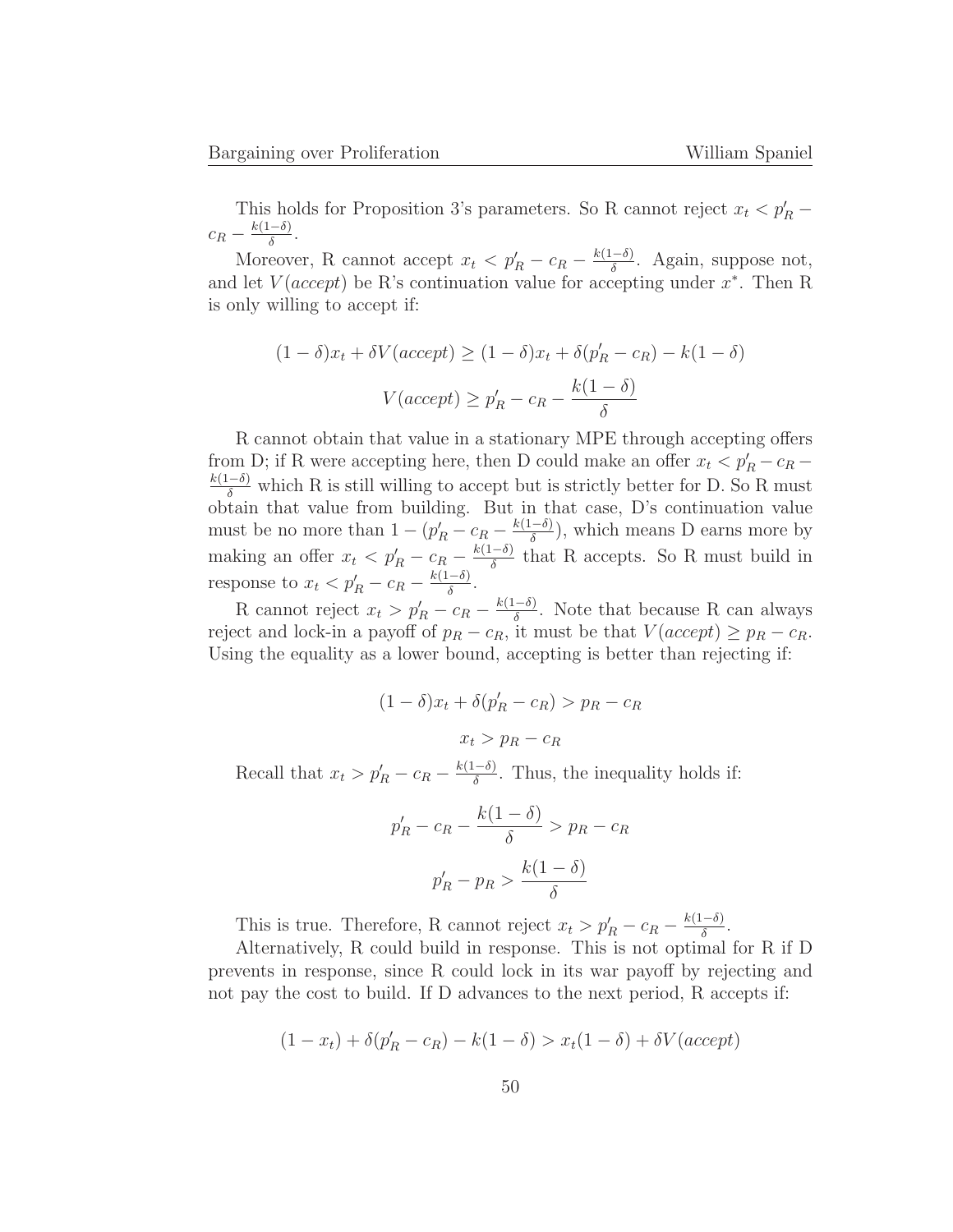$$
V(accept) \ge p'_R - c_R - \frac{k(1 - \delta)}{\delta}
$$

Otherwise, R builds.

Now consider D's decision. It cannot be the case that  $x_t^* > p'_R - c_R - \frac{k(1-\delta)}{\delta}$ . D could make a one-shot deviation to offering the midpoint between that  $x_t$ and  $x_t^*$  in period t. Since this offer is still strictly greater than  $p'_R - c_R - \frac{k(1-\delta)}{\delta}$ , R must accept. This is a profitable deviation for D, as D keeps slightly more in period  $t$  and maintains its same payoff in all future periods.

It also cannot be the case that  $x_t^* \in (0, p'_R - c_R - \frac{k(1-\delta)}{\delta})$ . R builds in response. But D can make a one-shot deviation in period t to offering  $x_t = 0$ . R still builds and D still does not prevent, so D earns the same payoff for all future periods. However, D keeps slightly more in period  $t$ , which makes this a profitable deviation.

Therefore,  $x_t^*$  must be 0 or  $p'_R - c_R - \frac{k(1-\delta)}{\delta}$ . If D offers  $x_t = 0$ , R builds, D does not prevent, and D earns  $1 - \delta + \delta(1 - p'_R + c_R)$ . If D offers  $x_t = p'_R - c_R - \frac{k(1-\delta)}{\delta}$ , R accepts, and D earns  $1 - p'_R + c_R + \frac{k(1-\delta)}{\delta}$ . In turn, D optimally offers  $p'_R - c_R - \frac{k(1-\delta)}{\delta}$  if the following holds:

$$
1 - p'_R + c_R + \frac{k(1 - \delta)}{\delta} > 1 - \delta + \delta(1 - p'_R + c_R)
$$

$$
k > \delta(p'_R - c_R)
$$

So if these parameters hold, in the unique stationary MPE, D offers  $x_t^* =$  $p'_R - c_R - \frac{k(1-\delta)}{\delta}$  in the pre-shift periods, and R accepts.<sup>24</sup>  $\Box$ 

Uniqueness: If the game falls under the parameters of Proposition 3 and  $k > \delta(p'_R - c_R)$ , the body of the paper proved that D must offer  $p'_R - c_R - \frac{k(1-\delta)}{\delta}$ in every stationary MPE. This section shows that there are no stationary MPE in which R does not accept with probability 1.

For proof by contradiction, suppose there existed a stationary MPE in which R accepted with probability  $q \in [0, 1)$  and built with complementary probability. Similar to the proof for the uniqueness of Lemma 1, D's expected utility is a geometric series with discount rate  $q\delta$  and base payoff of:

$$
q\left[\left(1-p'_R+c_R+\frac{k(1-\delta)}{\delta}\right)(1-\delta)\right]
$$

<sup>&</sup>lt;sup>24</sup>By analogous argument, if  $k < \delta(p'_R - c_R)$ , D offers  $x_t^* = 0$  in the pre-shift periods in the unique stationary MPE, thereby forcing R to build. These are the strategies listed in Proposition 3.4.